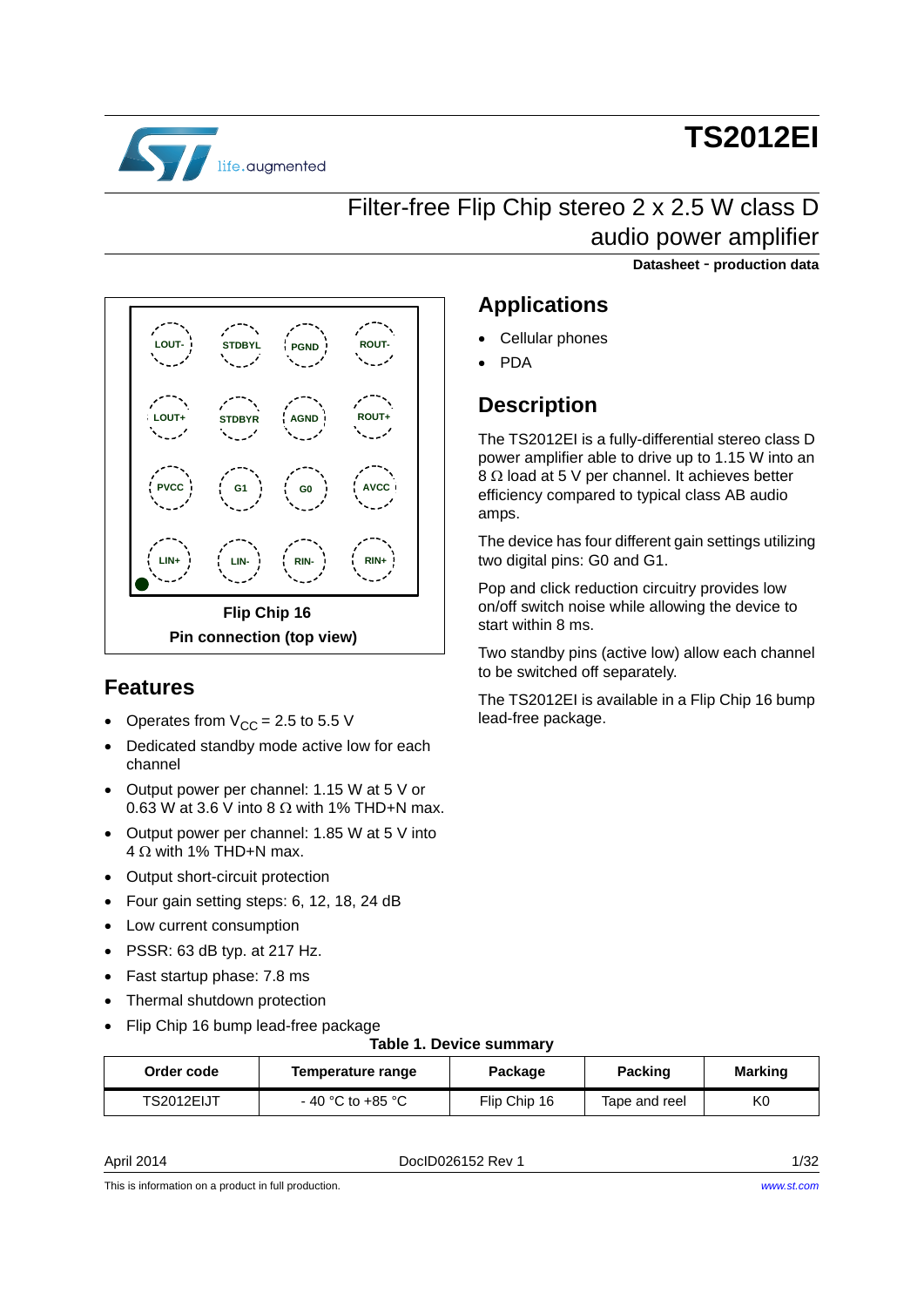# **Contents**

| 1                       |      | Absolute maximum ratings and operating conditions  3 |
|-------------------------|------|------------------------------------------------------|
| $\overline{2}$          |      |                                                      |
| 3                       |      |                                                      |
|                         | 3.1  |                                                      |
|                         | 3.2  |                                                      |
| $\overline{\mathbf{4}}$ |      |                                                      |
|                         | 4.1  |                                                      |
|                         | 4.2  |                                                      |
|                         | 4.3  |                                                      |
|                         | 4.4  |                                                      |
|                         | 4.5  |                                                      |
|                         | 4.6  |                                                      |
|                         | 4.7  |                                                      |
|                         | 4.8  |                                                      |
|                         | 4.9  |                                                      |
|                         | 4.10 |                                                      |
|                         | 4.11 |                                                      |
| 5                       |      |                                                      |
| 6                       |      |                                                      |

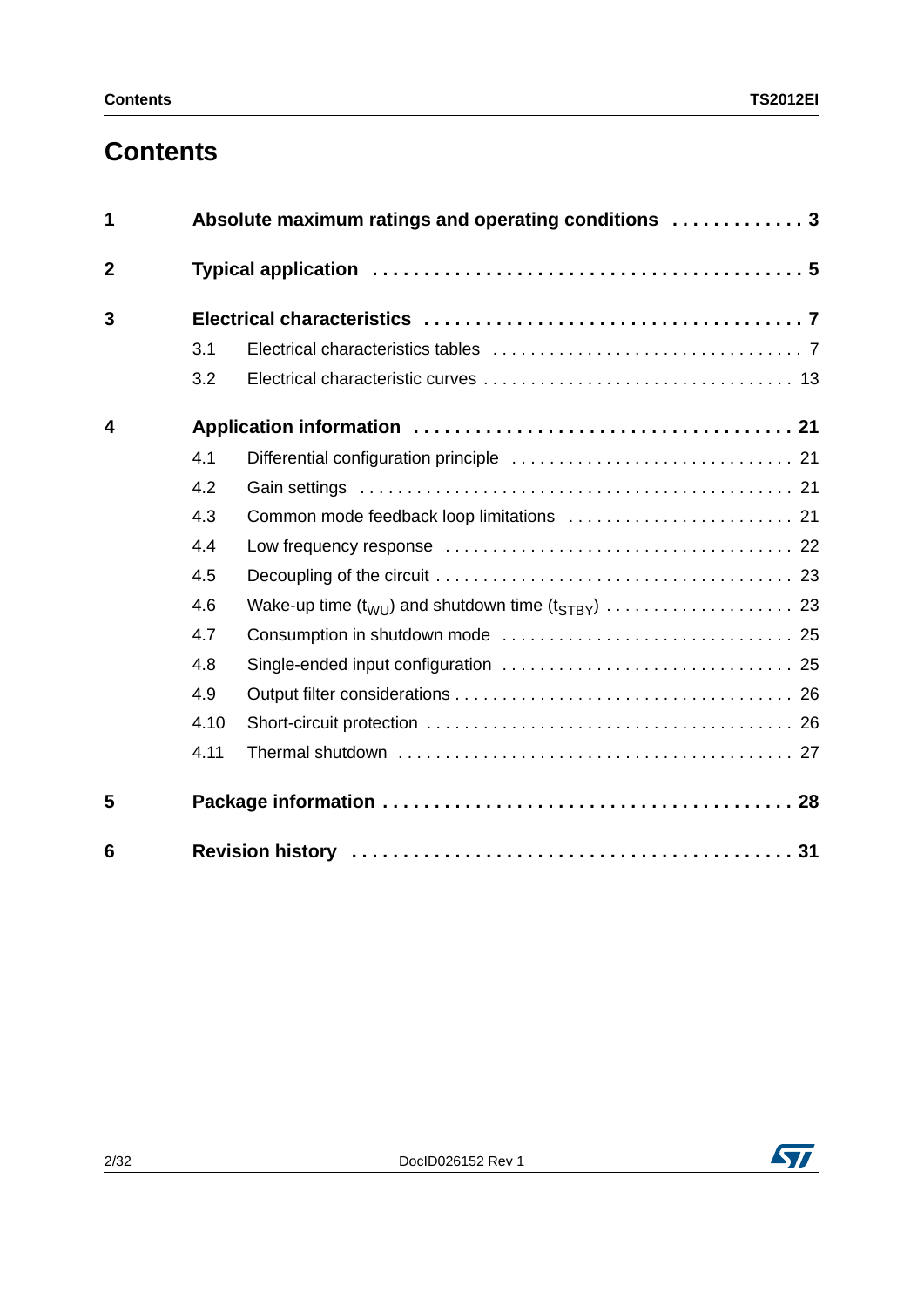## <span id="page-2-0"></span>**1 Absolute maximum ratings and operating conditions**

| Symbol                  | <b>Parameter</b>                               | Value                  | Unit   |
|-------------------------|------------------------------------------------|------------------------|--------|
| $V_{\rm CC}$            | Supply voltage (1)                             | 6                      | V      |
| $V_{in}$                | Input voltage <sup>(2)</sup>                   | GND to $V_{CC}$        | V      |
| $T_{\rm oper}$          | Operating free air temperature range           | $-40$ to $+85$         | °C     |
| $T_{\text{stg}}$        | Storage temperature                            | $-65$ to $+150$        | °C     |
| $T_j$                   | Maximum junction temperature                   | 150                    | °C     |
| $R_{thja}$              | Thermal resistance junction to ambient (3)     | 200                    | °C/W   |
| $P_{d}$                 | Power dissipation                              | Internally limited (4) |        |
| <b>ESD</b>              | HBM: human body model <sup>(5)</sup>           | $\overline{2}$         | kV     |
|                         | MM: machine model <sup>(6)</sup>               | 200                    | $\vee$ |
| Latch-up                | Latch-up immunity                              | 200                    | mA     |
| <b>V<sub>STBY</sub></b> | Standby pin maximum voltage                    | GND to $V_{CC}$        | V      |
|                         | Lead temperature (soldering, 10sec)            | 260                    | °C     |
|                         | Output short-circuit protection <sup>(7)</sup> |                        |        |

|  | Table 2. Absolute maximum ratings |  |
|--|-----------------------------------|--|
|  |                                   |  |

1. All voltage values are measured with respect to the ground pin.

2. The magnitude of the input signal must never exceed  $V_{CC}$  + 0.3 V / GND - 0.3 V.

- 3. The device is protected in case of over temperature by a thermal shutdown active at 150°C.
- 4. Exceeding the power derating curves during a long period will cause abnormal operation.
- 5. Human body model: 100 pF discharged through a 1.5 k $\Omega$  resistor between two pins of the device, done for all couples of pin combinations with other pins floating.
- 6. Machine model: a 200 pF cap is charged to the specified voltage, then discharged directly between two pins of the device with no external series resistor (internal resistor < 5  $\Omega$ ), done for all couples of pin combinations with other pins floating.
- 7. Implemented short-circuit protection protects the amplifier against damage by short-circuit between positive and negative outputs of each channel and between outputs and ground.

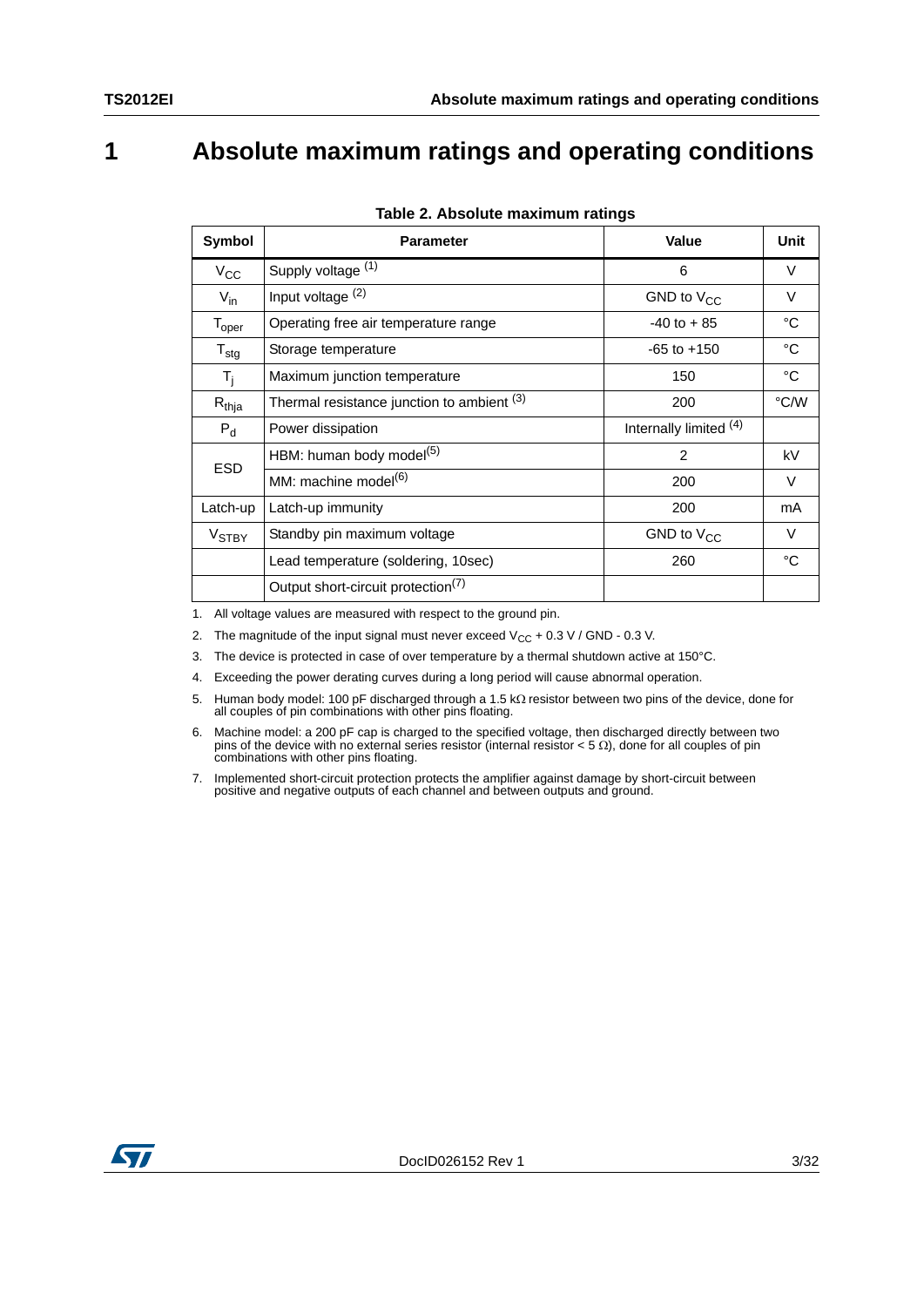<span id="page-3-0"></span>

| Symbol                  | <b>Parameter</b>                                                           | Value                                                                      | Unit   |
|-------------------------|----------------------------------------------------------------------------|----------------------------------------------------------------------------|--------|
| $V_{\rm CC}$            | Supply voltage                                                             | 2.5 to $5.5$                                                               | V      |
| $V_{in}$                | Input voltage range                                                        | GND to $V_{CC}$                                                            | $\vee$ |
| $V_{ic}$                | Input common mode voltage <sup>(1)</sup>                                   | GND+0.5V to $V_{CC}$ -0.9V                                                 | V      |
| <b>V<sub>STBY</sub></b> | Standby voltage input (2)<br>Device ON<br>Device in STANDBY <sup>(3)</sup> | $1.4 \leq V_{STBY} \leq V_{CC}$<br>GND $\leq$ V <sub>STBY</sub> $\leq$ 0.4 | $\vee$ |
| $R_L$                   | Load resistor                                                              | >4                                                                         | Ω      |
| $V_{\text{IH}}$         | GO, G1 - high level input voltage <sup>(4)</sup>                           | 1.4 $\leq$ $V_{\text{IH}} \leq$ $V_{\text{CC}}$                            | V      |
| $V_{IL}$                | GO, G1 - low level input voltage                                           | GND $\leq$ V <sub>II</sub> $\leq$ 0.4                                      | $\vee$ |
| $R_{thja}$              | Thermal resistance junction to ambient (5)                                 | 90                                                                         | °C/W   |

**Table 3. Operating conditions**

1. I V<sub>oo</sub> I  $\leq 40$  mV max with all differential gains except 24 dB. For 24 dB gain, input decoupling capacitors are mandatory.

2. Without any signal on standby pin, the device is in standby (internal 300 k $\Omega$  +/-20% pull-down resistor).

3. Minimum current consumption is obtained when  $V_{STBY} = GND$ .

4. Between G0, G1pins and <sub>GND</sub>, there is an internal 300 k $\Omega$  (+/-20%) pull-down resistor. When pins are floating, the gain is 6 dB. In full standby (left and right channels OFF), these resistors are disconnected (HiZ input).

5. With a 4-layer PCB.

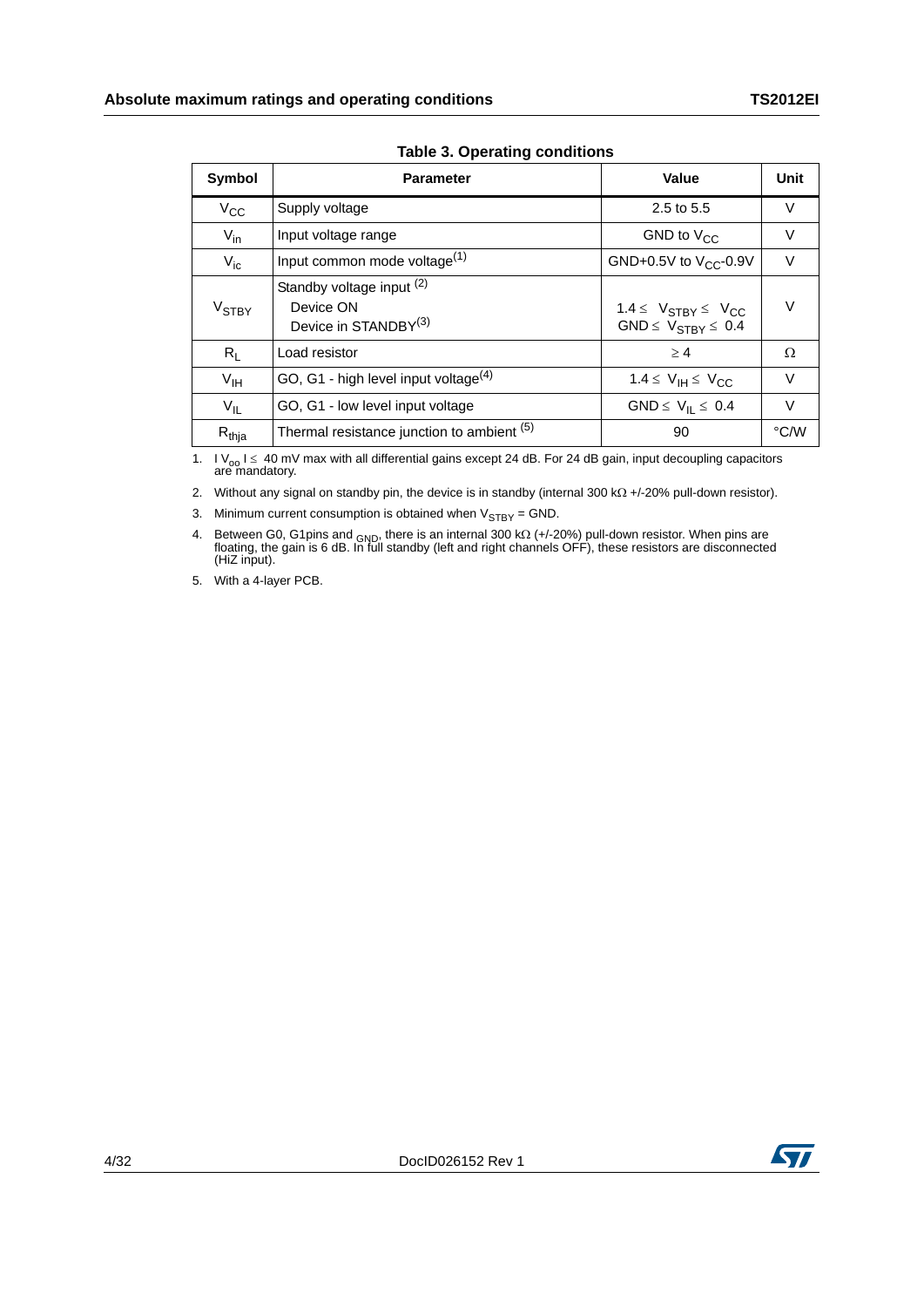# <span id="page-4-0"></span>**2 Typical application**

<span id="page-4-1"></span>



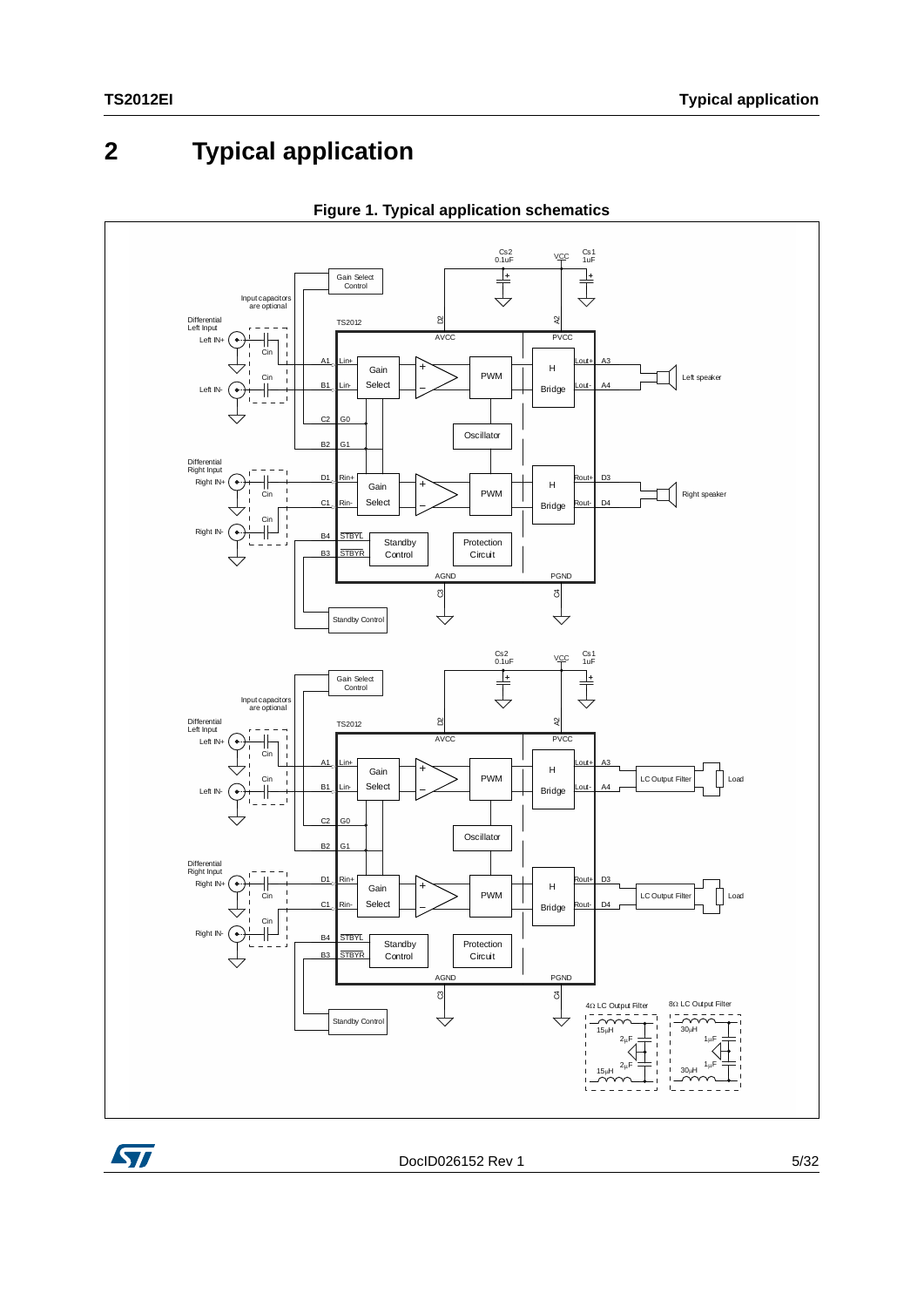| <b>Components</b>   | <b>Functional description</b>                                                                                                                                                                                                                                                                        |
|---------------------|------------------------------------------------------------------------------------------------------------------------------------------------------------------------------------------------------------------------------------------------------------------------------------------------------|
| $C_{S1}$ , $C_{S2}$ | Supply capacitor that provides power supply filtering.                                                                                                                                                                                                                                               |
| $C_{in}$            | Input coupling capacitors (optional) that block the DC voltage at the amplifier input<br>terminal. The capacitors also form a high pass filter with $Z_{\text{in}}$<br>$  (F_{cl} = 1 / (2 \times \pi \times Z_{in} \times C_{in})).$ Be aware that value of $Z_{in}$ is changing with gain setting. |

**Table 5. Pin description**

| Pin number     | Pin name       | <b>Description</b>                                |
|----------------|----------------|---------------------------------------------------|
| A1             | $Lin+$         | Left channel positive differential input          |
| A2             | <b>PVCC</b>    | Power supply voltage                              |
| A3             | $L$ out $+$    | Left channel positive output                      |
| A4             | Lout-          | Left channel negative output                      |
| <b>B1</b>      | Lin-           | Left channel negative differential input          |
| <b>B2</b>      | G <sub>1</sub> | Gain select pin (MSB)                             |
| B <sub>3</sub> | <b>STBYR</b>   | Standby pin (active low) for right channel output |
| B <sub>4</sub> | <b>STBYL</b>   | Standby pin (active low) for left channel output  |
| C <sub>1</sub> | Rin-           | Right channel negative differential input         |
| C <sub>2</sub> | G <sub>0</sub> | Gain select pin (LSB)                             |
| C <sub>3</sub> | <b>AGND</b>    | Analog ground                                     |
| C <sub>4</sub> | <b>PGND</b>    | Power ground                                      |
| D1             | $R$ in+        | Right channel positive differential input         |
| D <sub>2</sub> | <b>AVCC</b>    | Analog supply voltage                             |
| D <sub>3</sub> | Rout+          | Right channel positive output                     |
| D4             | Rout-          | Right channel negative output                     |

### **Table 4. External component description**

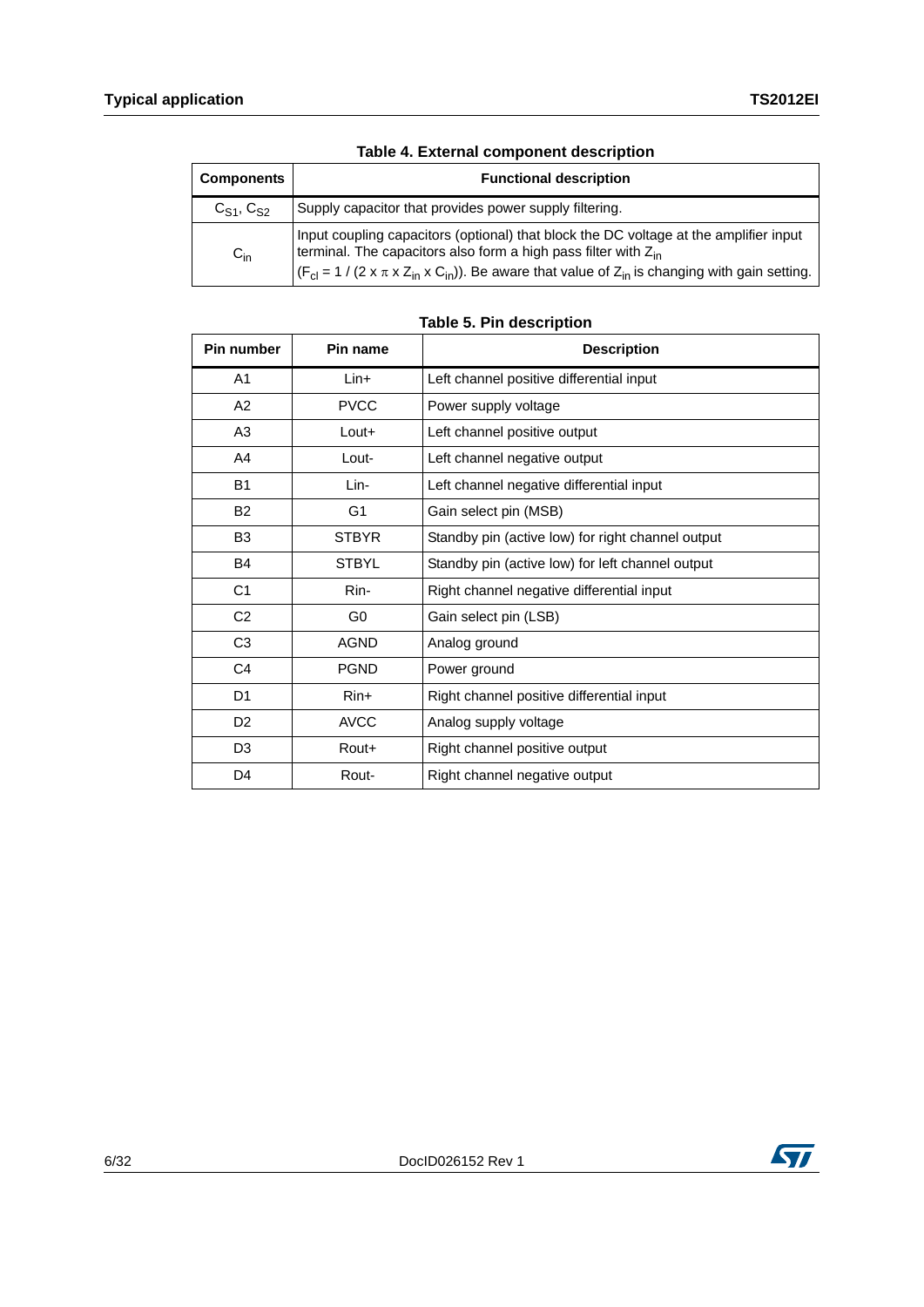## <span id="page-6-0"></span>**3 Electrical characteristics**

### <span id="page-6-1"></span>**3.1 Electrical characteristics tables**

### Table 6. V<sub>CC</sub> = +5 V, GND = 0 V, V<sub>ic</sub> = 2.5 V, T<sub>amb</sub> = 25° C (unless otherwise specified)

<span id="page-6-2"></span>

| <b>Symbol</b>    | <b>Parameters and test conditions</b>                                                                                                                                                                                               | Min.                        | Typ.                       | Max.                        | Unit |
|------------------|-------------------------------------------------------------------------------------------------------------------------------------------------------------------------------------------------------------------------------------|-----------------------------|----------------------------|-----------------------------|------|
| $I_{\rm CC}$     | Supply current<br>No input signal, no load, both channels                                                                                                                                                                           |                             | 5                          | 7                           | mA   |
| $I_{STBY}$       | Standby current<br>No input signal, $V_{STBY}$ = GND                                                                                                                                                                                |                             | 1                          | 2                           | μA   |
| $V_{00}$         | Output offset voltage<br>Floating inputs, G = 6 dB, R <sub>L</sub> = 8 $\Omega$                                                                                                                                                     |                             |                            | 25                          | mV   |
| $P_0$            | Output power<br>THD + N = 1% max, f = 1 kHz, R <sub>L</sub> = 4 $\Omega$<br>THD + N = 1% max, f = 1 kHz, $R_L$ = 8 $\Omega$<br>THD + N = 10% max, f = 1 kHz, $R_L$ = 4 $\Omega$<br>THD + N = 10% max, f = 1 kHz, $R_L$ = 8 $\Omega$ |                             | 1.85<br>1.15<br>2.5<br>1.6 |                             | W    |
| $THD + N$        | Total harmonic distortion + noise<br>$P_0 = 0.8$ W, G = 6 dB, f = 1 kHz, R <sub>L</sub> = 8 $\Omega$                                                                                                                                |                             | 0.5                        |                             | %    |
| Efficiency       | Efficiency per channel<br>$P_0 = 1.85$ W, R <sub>L</sub> = 4 $\Omega$ + 15 µH<br>$P_0 = 1.16$ W, R <sub>L</sub> = 8 $\Omega$ + 15 µH                                                                                                |                             | 78<br>88                   |                             | %    |
| <b>PSRR</b>      | Power supply rejection ratio with inputs grounded<br>$C_{in}$ = 1 µF <sup>(1)</sup> , f = 217 Hz, R <sub>L</sub> = 8 $\Omega$ , Gain = 6 dB,<br>$V_{\text{ripple}} = 200 \text{ mV}_{\text{pp}}$                                    |                             | 65                         |                             | dB   |
| Crosstalk        | Channel separation<br>$P_0 = 0.9$ W, G = 6 dB, f = 1 kHz, R <sub>L</sub> = 8 $\Omega$                                                                                                                                               |                             | 90                         |                             | dB   |
| <b>CMRR</b>      | Common mode rejection ratio<br>$C_{in}$ = 1 µF, f = 217 Hz, R <sub>L</sub> = 8 $\Omega$ , Gain = 6 dB,<br>$\Delta_{\text{VICM}}$ = 200 mV <sub>pp</sub>                                                                             |                             | 63                         |                             | dB   |
| Gain             | Gain value with no load<br>$G1 = G0 = V_{  }$<br>G1 = $V_{IL}$ and G0 = $V_{IH}$<br>G1 = $V_{IH}$ and G0 = $V_{IL}$<br>$G1 = G0 = V_{\text{IH}}$                                                                                    | 5.5<br>11.5<br>17.5<br>23.5 | 6<br>12<br>18<br>24        | 6.5<br>12.5<br>18.5<br>24.5 | dB   |
| $Z_{in}$         | Single-ended input impedance<br>Referred to ground<br>$Gain = 6 dB$<br>$Gain = 12 dB$<br>$Gain = 18 dB$<br>$Gain = 24 dB$                                                                                                           | 24<br>24<br>12<br>6         | 30<br>30<br>15<br>7.5      | 36<br>36<br>18<br>9         | kΩ   |
| F <sub>PWM</sub> | Pulse width modulator base frequency                                                                                                                                                                                                | 190                         | 280                        | 370                         | kHz  |

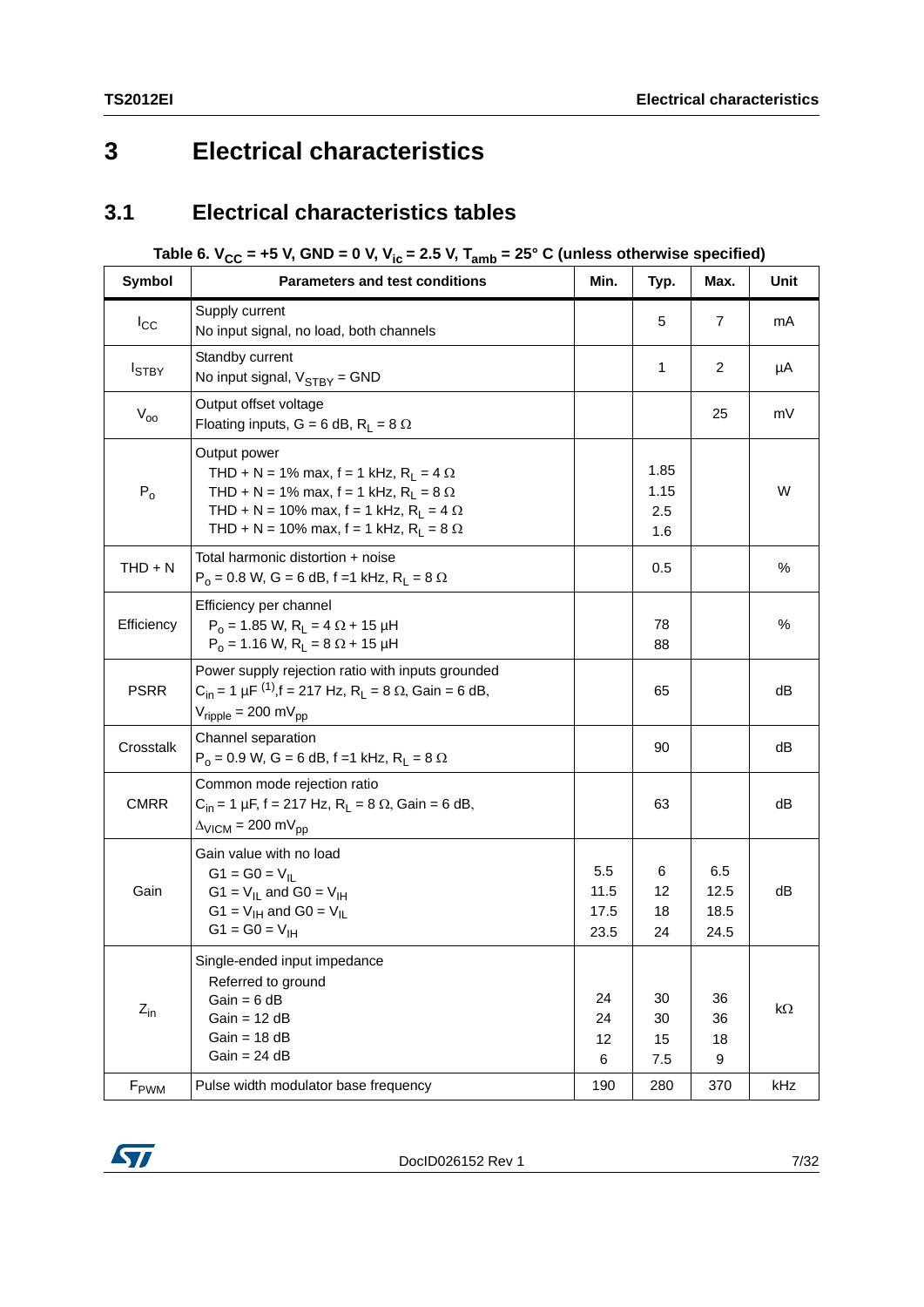| Symbol            | <b>Parameters and test conditions</b>                                                                                                                                                                                                                                                                                                                                                                                                | Min. | Typ.                                         | Max. | <b>Unit</b>   |
|-------------------|--------------------------------------------------------------------------------------------------------------------------------------------------------------------------------------------------------------------------------------------------------------------------------------------------------------------------------------------------------------------------------------------------------------------------------------|------|----------------------------------------------|------|---------------|
| <b>SNR</b>        | Signal to noise ratio (A-weighting)<br>$P_0 = 1.1$ W, G = 6 dB, R <sub>1</sub> = 8 $\Omega$                                                                                                                                                                                                                                                                                                                                          |      | 99                                           |      | dB            |
| t <sub>WU</sub>   | Total wake-up time <sup>(2)</sup>                                                                                                                                                                                                                                                                                                                                                                                                    | 9    | 13                                           | 16.5 | ms            |
| t <sub>STBY</sub> | Standby time <sup>(2)</sup>                                                                                                                                                                                                                                                                                                                                                                                                          | 11   | 15.8                                         | 20   | ms            |
| $V_N$             | Output voltage noise $f = 20$ Hz to 20 kHz, $R_1 = 8 \Omega$<br>Unweighted (filterless, $G = 6$ dB)<br>A-weighted (filterless, $G = 6$ dB)<br>Unweighted (with LC output filter, $G = 6$ dB)<br>A-weighted (with LC output filter, $G = 6$ dB)<br>Unweighted (filterless, $G = 24$ dB)<br>A-weighted (filterless, $G = 24$ dB)<br>Unweighted (with LC output filter, $G = 24$ dB)<br>A-weighted (with LC output filter, $G = 24$ dB) |      | 61<br>31<br>59<br>31<br>87<br>52<br>87<br>53 |      | $\mu V_{RMS}$ |

## Table 6.  $V_{CC}$  = +5 V, GND = 0 V, V<sub>ic</sub> = 2.5 V, T<sub>amb</sub> = 25° C (unless otherwise specified) (continued)

1. Dynamic measurements - 20\*log(rms( $V_{\text{out}}$ )/rms( $V_{\text{right}}$ )).  $V_{\text{right}}$  is the superimposed sinus signal to  $V_{\text{CC}}$  at f = 217 Hz.

2. See *Section 4.6: Wake-up time*  $(t_{WU})$  *and shutdown time*  $(t_{STBY})$  *on page 23.* 

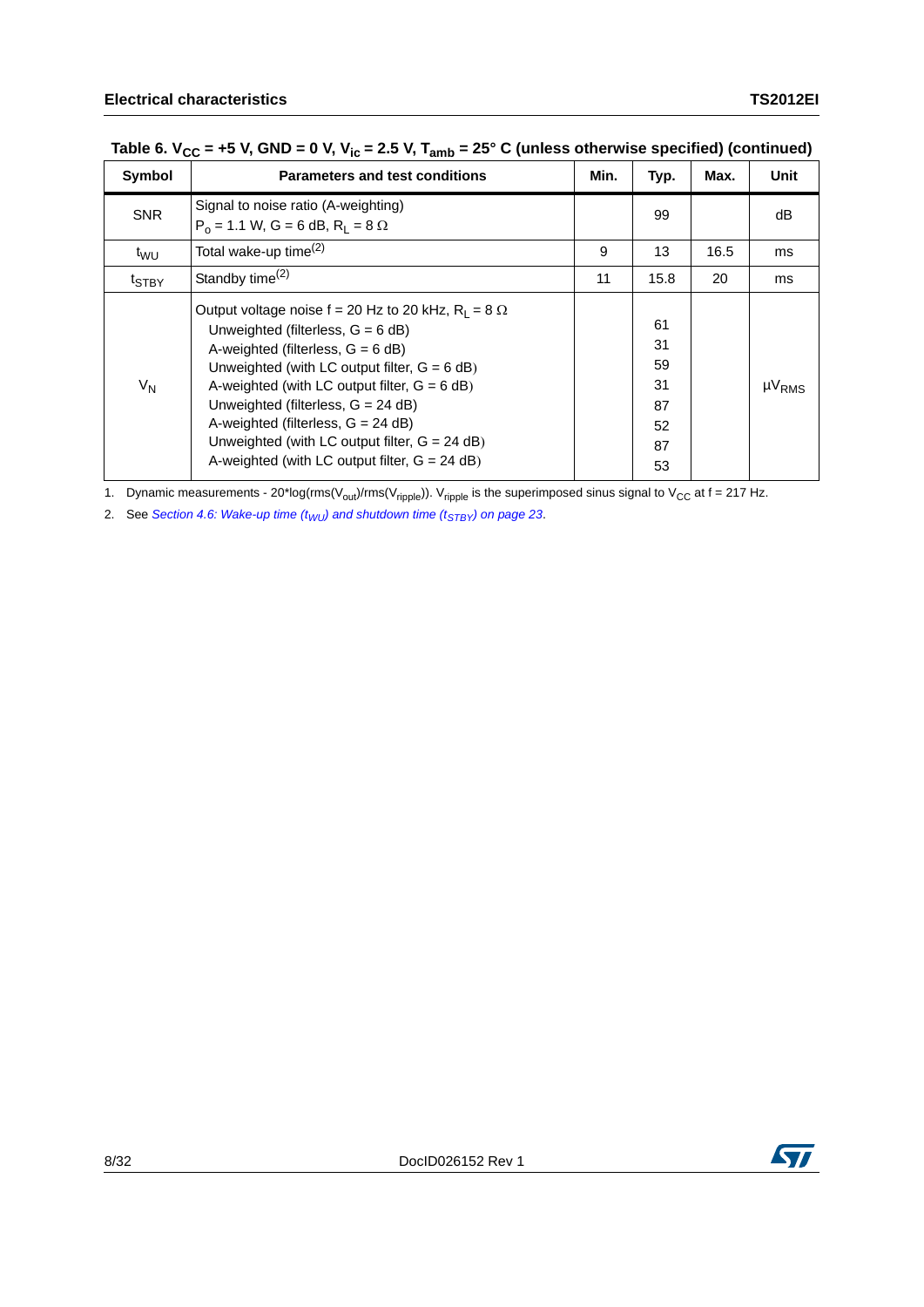| <b>Symbol</b>    | <b>Parameter</b>                                                                                                                                                                                                                             | Min.                        | Typ.                       | Max.                        | Unit      |
|------------------|----------------------------------------------------------------------------------------------------------------------------------------------------------------------------------------------------------------------------------------------|-----------------------------|----------------------------|-----------------------------|-----------|
| $I_{\rm CC}$     | Supply current<br>No input signal, no load, both channels                                                                                                                                                                                    |                             | 3.5                        | 5.5                         | mA        |
| $I_{STBY}$       | Standby current<br>No input signal, $V_{STBY}$ = GND                                                                                                                                                                                         |                             | 0.7                        | 2                           | μA        |
| $V_{00}$         | Output offset voltage<br>Floating inputs, G = 6 dB, R <sub>1</sub> = 8 $\Omega$                                                                                                                                                              |                             |                            | 25                          | mV        |
| $P_0$            | Output power<br>THD + N = 1% max, f = 1 kHz, $R_L$ = 4 $\Omega$<br>THD + N = 1% max, f = 1 kHz, R <sub>1</sub> = 8 $\Omega$<br>THD + N = 10% max, f = 1 kHz, R <sub>L</sub> = 4 $\Omega$<br>THD + N = 10% max, f = 1 kHz, $R_L$ = 8 $\Omega$ |                             | 0.96<br>0.63<br>1.3<br>0.8 |                             | W         |
| $THD + N$        | Total harmonic distortion + noise<br>$P_0 = 0.45$ W, G = 6 dB, f = 1 kHz, R <sub>L</sub> = 8 $\Omega$                                                                                                                                        |                             | 0.35                       |                             | %         |
| Efficiency       | Efficiency per channel<br>$P_0 = 0.96$ W, $R_L = 4 \Omega + 15 \propto H$<br>$P_0 = 0.63$ W, $R_L = 8 \Omega + 15 \propto H$                                                                                                                 |                             | 78<br>88                   |                             | %         |
| <b>PSRR</b>      | Power supply rejection ratio with inputs grounded<br>$C_{in}$ = 1 µF <sup>(1)</sup> , f = 217 Hz, R <sub>1</sub> = 8 $\Omega$ , Gain = 6 dB,<br>$V_{\text{ripple}} = 200 \text{ mV}_{\text{pp}}$                                             |                             | 65                         |                             | dB        |
| Crosstalk        | Channel separation<br>$G = 6$ dB, f = 1 kHz, R <sub>L</sub> = 8 $\Omega$                                                                                                                                                                     |                             | 90                         |                             |           |
| <b>CMRR</b>      | Common mode rejection ratio<br>$C_{in}$ = 1 µF, f = 217 Hz, R <sub>L</sub> = 8 $\Omega$ , Gain = 6 dB,<br>$\Delta_{\text{VICM}}$ = 200 mV <sub>pp</sub>                                                                                      |                             | 62                         |                             | dB        |
| Gain             | Gain value with no load<br>$G1 = G0 = V_{  }$<br>G1 = $V_{IL}$ and G0 = $V_{IH}$<br>G1 = $V_{IH}$ and G0 = $V_{IL}$<br>$G1 = G0 = V_{IH}$                                                                                                    | 5.5<br>11.5<br>17.5<br>23.5 | 6<br>12<br>18<br>24        | 6.5<br>12.5<br>18.5<br>24.5 | dB        |
| $Z_{in}$         | Single-ended input impedance<br>Referred to ground<br>$Gain = 6 dB$<br>$Gain = 12 dB$<br>$Gain = 18 dB$<br>$Gain = 24 dB$                                                                                                                    | 24<br>24<br>12<br>6         | 30<br>30<br>15<br>7.5      | 36<br>36<br>18<br>9         | $k\Omega$ |
| F <sub>PWM</sub> | Pulse width modulator base frequency                                                                                                                                                                                                         | 190                         | 280                        | 370                         | kHz       |
| <b>SNR</b>       | Signal-to-noise ratio (A-weighting)<br>$P_0 = 0.6$ W, G = 6 dB, R <sub>1</sub> = 8 $\Omega$                                                                                                                                                  |                             | 96                         |                             | dB        |
| $t_{\text{WU}}$  | Total wake-up time <sup>(2)</sup>                                                                                                                                                                                                            | 7.5                         | 11.3                       | 15                          | ms        |

|  |  | Table 7. $V_{CC}$ = +3.6 V, GND = 0 V, V <sub>ic</sub> = 1.8V, T <sub>amb</sub> = 25° C (unless otherwise specified) |
|--|--|----------------------------------------------------------------------------------------------------------------------|
|--|--|----------------------------------------------------------------------------------------------------------------------|

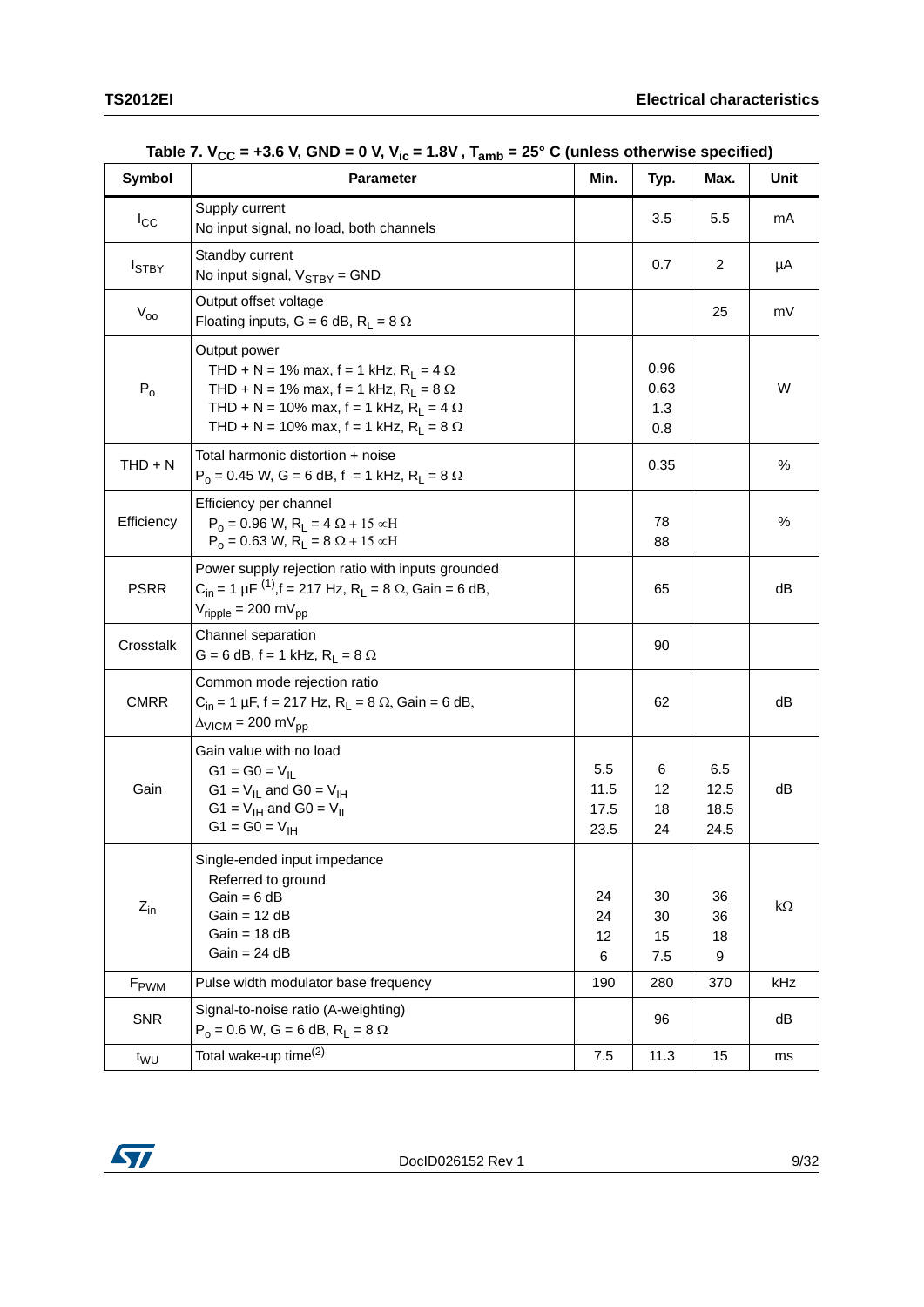| Symbol                    | <b>Parameter</b>                                                                                                                                                                                                                                                                                                                                                                                                                   | Min. | Typ.                                         | Max. | <b>Unit</b>   |
|---------------------------|------------------------------------------------------------------------------------------------------------------------------------------------------------------------------------------------------------------------------------------------------------------------------------------------------------------------------------------------------------------------------------------------------------------------------------|------|----------------------------------------------|------|---------------|
| t <sub>STBY</sub>         | Standby time $(2)$                                                                                                                                                                                                                                                                                                                                                                                                                 | 10   | 13.8                                         | 18   | ms            |
| $\mathsf{V}_{\mathsf{N}}$ | Output voltage noise $f = 20$ Hz to 20 kHz, $R_1 = 8 \Omega$<br>Unweighted (filterless, $G = 6$ dB)<br>A-weighted (filterless, $G = 6$ dB)<br>Unweighted (with LC output filter, $G = 6$ dB)<br>A-weighted (with LC output filter, $G = 6$ dB)<br>Unweighted (filterless, G = 24 dB)<br>A-weighted (filterless, $G = 24$ dB)<br>Unweighted (with LC output filter, $G = 24$ dB)<br>A-weighted (with LC output filter, $G = 24$ dB) |      | 54<br>28<br>52<br>27<br>80<br>50<br>79<br>49 |      | $\mu V_{RMS}$ |

### Table 7.  $V_{CC}$  = +3.6 V, GND = 0 V, V<sub>ic</sub> = 1.8V, T<sub>amb</sub> = 25° C (unless otherwise specified) (continued)

1. Dynamic measurements - 20\*log(rms( $V_{out}$ )/rms( $V_{right}$ )).  $V_{right}$  is the superimposed sinus signal to  $V_{CC}$  at f = 217 Hz.

2. See *Section 4.6: Wake-up time*  $(t_{WU})$  *and shutdown time*  $(t_{STBY})$  *on page 23.* 



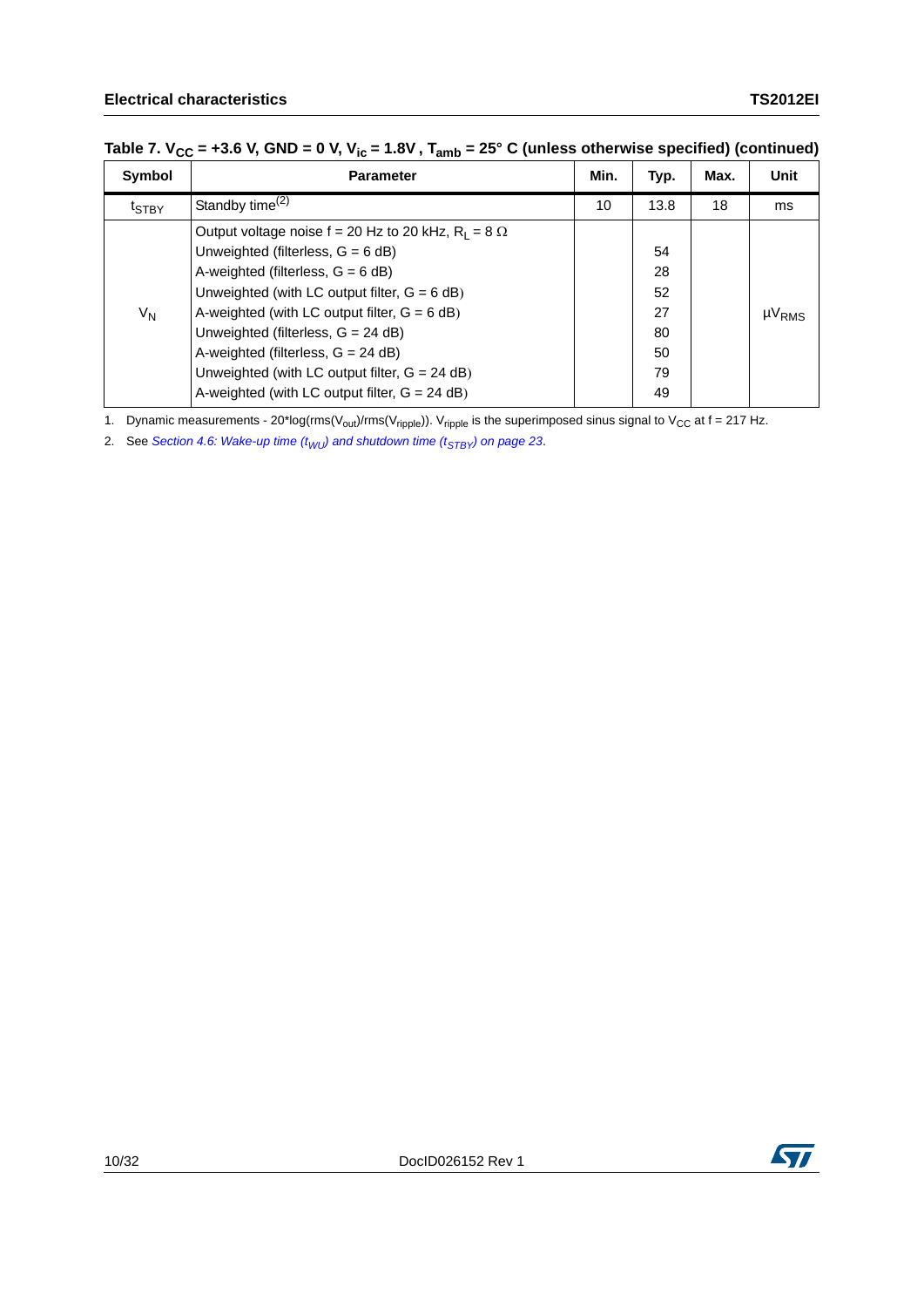<span id="page-10-0"></span>

| <b>Symbol</b>           | <b>Parameter</b>                                                                                                                                                                                                                                      | Min.                        | Typ.                       | Max.                        | Unit      |
|-------------------------|-------------------------------------------------------------------------------------------------------------------------------------------------------------------------------------------------------------------------------------------------------|-----------------------------|----------------------------|-----------------------------|-----------|
| $I_{\rm CC}$            | Supply current<br>No input signal, no load, both channels                                                                                                                                                                                             |                             | 2.8                        | 4                           | mA        |
| $I_{STBY}$              | Standby current<br>No input signal, $V_{STBY}$ = GND                                                                                                                                                                                                  |                             | 0.45                       | 2                           | μA        |
| $V_{00}$                | Output offset voltage<br>Floating inputs, G = 6 dB, R <sub>1</sub> = 8 $\Omega$                                                                                                                                                                       |                             |                            | 25                          | mV        |
| $\mathsf{P}_\mathsf{O}$ | Output power<br>THD + N = 1% max, f = 1 kHz, R <sub>1</sub> = 4 $\Omega$<br>THD + N = 1% max, f = 1 kHz, R <sub>1</sub> = 8 $\Omega$<br>THD + N = 10% max, f = 1 kHz, R <sub>1</sub> = 4 $\Omega$<br>THD + N = 10% max, f = 1 kHz, $R_L$ = 8 $\Omega$ |                             | 0.45<br>0.3<br>0.6<br>0.38 |                             | W         |
| $THD + N$               | Total harmonic distortion + noise<br>$P_0 = 0.2$ W, G = 6 dB, f = 1 kHz, R <sub>L</sub> = 8 $\Omega$                                                                                                                                                  |                             | 0.2                        |                             | $\%$      |
| Efficiency              | Efficiency per channel<br>$P_0 = 0.45$ W, R <sub>1</sub> = 4 $\Omega$ + 15 µH<br>$P_0 = 0.3$ W, $R_L = 8 \Omega + 15$ µH                                                                                                                              |                             | 78<br>87                   |                             | $\%$      |
| <b>PSRR</b>             | Power supply rejection ratio with inputs grounded<br>$C_{in}$ = 1 µF <sup>(1)</sup> , f = 217 Hz, R <sub>L</sub> = 8 $\Omega$ , Gain = 6 dB,<br>$V_{\text{ripole}}$ = 200 m $V_{\text{pp}}$                                                           |                             | 65                         |                             | dB        |
| Crosstalk               | Channel separation<br>$G = 6$ dB, f = 1 kHz, R <sub>L</sub> = 8 $\Omega$                                                                                                                                                                              |                             | 90                         |                             |           |
| <b>CMRR</b>             | Common mode rejection ratio<br>$C_{in}$ = 1 µF, f = 217 Hz, R <sub>L</sub> = 8 $\Omega$ , Gain = 6 dB,<br>$\Delta_{\text{VICM}}$ = 200 mV <sub>pp</sub>                                                                                               |                             | 62                         |                             | dB        |
| Gain                    | Gain value with no load<br>$G1 = G0 = V_{  }$<br>$G1 = V_{II}$ and $G0 = V_{IH}$<br>G1 = $V_{\text{IH}}$ and G0 = $V_{\text{IL}}$<br>$G1 = G0 = V_{IH}$                                                                                               | 5.5<br>11.5<br>17.5<br>23.5 | 6<br>12<br>18<br>24        | 6.5<br>12.5<br>18.5<br>24.5 | dΒ        |
| $Z_{in}$                | Single-ended input impedance<br>Referred to ground<br>$Gain = 6 dB$<br>$Gain = 12 dB$<br>$Gain = 18 dB$<br>$Gain = 24 dB$                                                                                                                             | 24<br>24<br>12<br>6         | 30<br>30<br>15<br>7.5      | 36<br>36<br>18<br>9         | $k\Omega$ |
| F <sub>PWM</sub>        | Pulse width modulator base frequency                                                                                                                                                                                                                  | 190                         | 280                        | 370                         | kHz       |
| <b>SNR</b>              | Signal-to-noise ratio (A-weighting)<br>$P_0 = 0.28$ W, G = 6 dB, R <sub>L</sub> = 8 $\Omega$                                                                                                                                                          |                             | 93                         |                             | dB        |
| t <sub>WU</sub>         | Total wake-up time <sup>(2)</sup>                                                                                                                                                                                                                     | $\mathbf{3}$                | 7.8                        | 12                          | ms        |

Table 8.  $V_{CC}$  = +2.5 V, GND = 0 V, V<sub>ic</sub> = 1.25 V, T<sub>amb</sub> = 25 °C (unless otherwise specified)

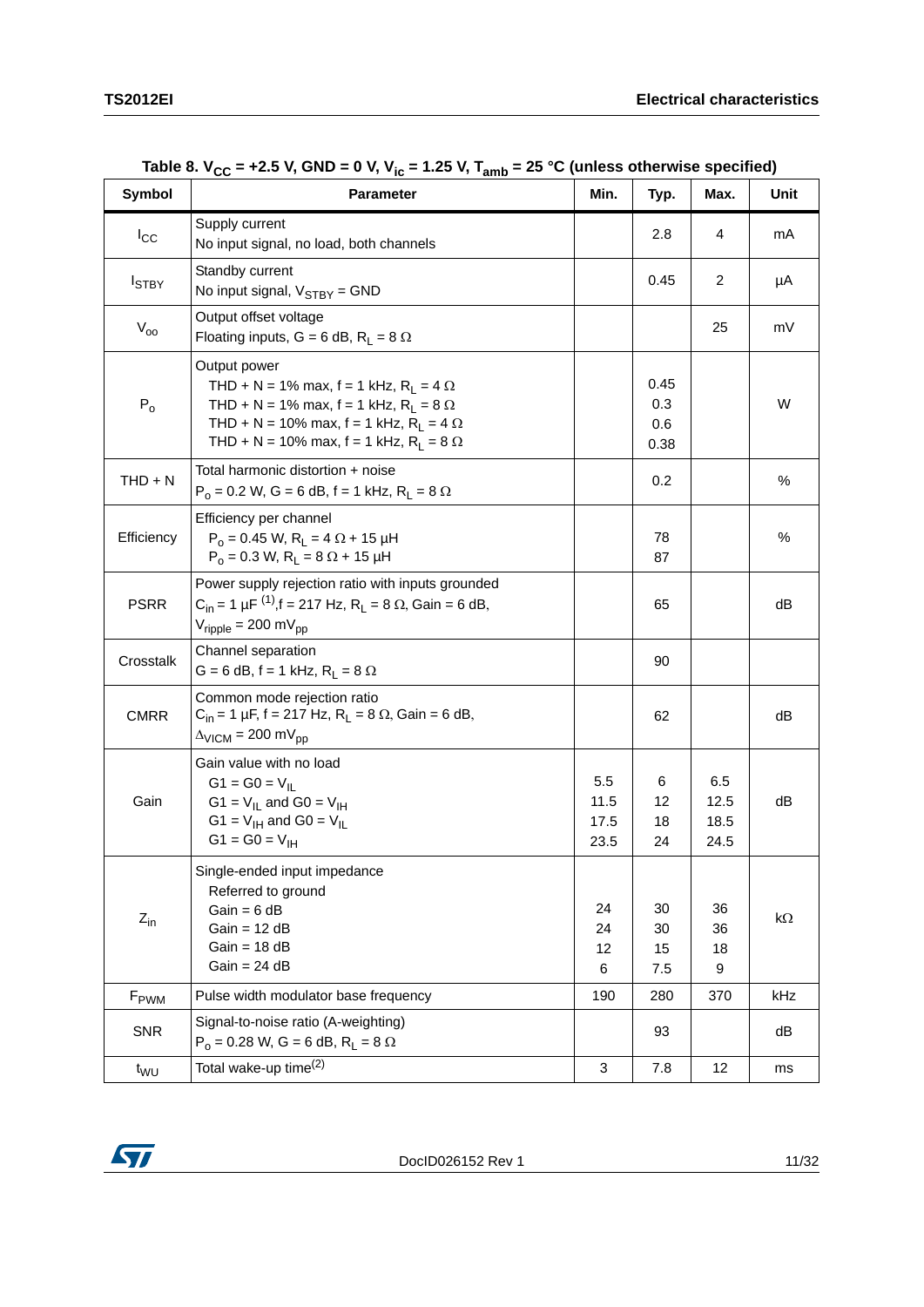| Symbol         | <b>Parameter</b>                                             | Min. | Typ. | Max. | <b>Unit</b>                       |
|----------------|--------------------------------------------------------------|------|------|------|-----------------------------------|
| $t_{STBY}$     | Standby time $(2)$                                           | 8    | 12   | 16   | ms                                |
|                | Output voltage noise $f = 20$ Hz to 20 kHz, $R_1 = 8 \Omega$ |      |      |      |                                   |
| V <sub>N</sub> | Unweighted (filterless, $G = 6$ dB)                          |      | 51   |      |                                   |
|                | A-weighted (filterless, $G = 6$ dB)                          |      | 26   |      |                                   |
|                | Unweighted (with LC output filter, $G = 6$ dB)               |      | 49   |      |                                   |
|                | A-weighted (with LC output filter, $G = 6$ dB)               |      | 26   |      | $\mu$ <sup>V</sup> <sub>RMS</sub> |
|                | Unweighted (filterless, G = 24 dB)                           |      | 77   |      |                                   |
|                | A-weighted (filterless, $G = 24$ dB)                         |      | 49   |      |                                   |
|                | Unweighted (with LC output filter, $G = 24$ dB)              |      | 76   |      |                                   |
|                | A-weighted (with LC output filter, $G = 24$ dB)              |      | 48   |      |                                   |

### Table 8.  $V_{CC}$  = +2.5 V, GND = 0 V, V<sub>ic</sub> = 1.25 V, T<sub>amb</sub> = 25 °C (unless otherwise specified) (continued)

1. Dynamic measurements - 20\*log(rms( $V_{out}$ )/rms( $V_{right}$ )).  $V_{right}$  is the superimposed sinus signal to  $V_{CC}$  at f = 217 Hz.

2. See *Section 4.6: Wake-up time*  $(t_{WU})$  *and shutdown time*  $(t_{STBY})$  *on page 23.* 



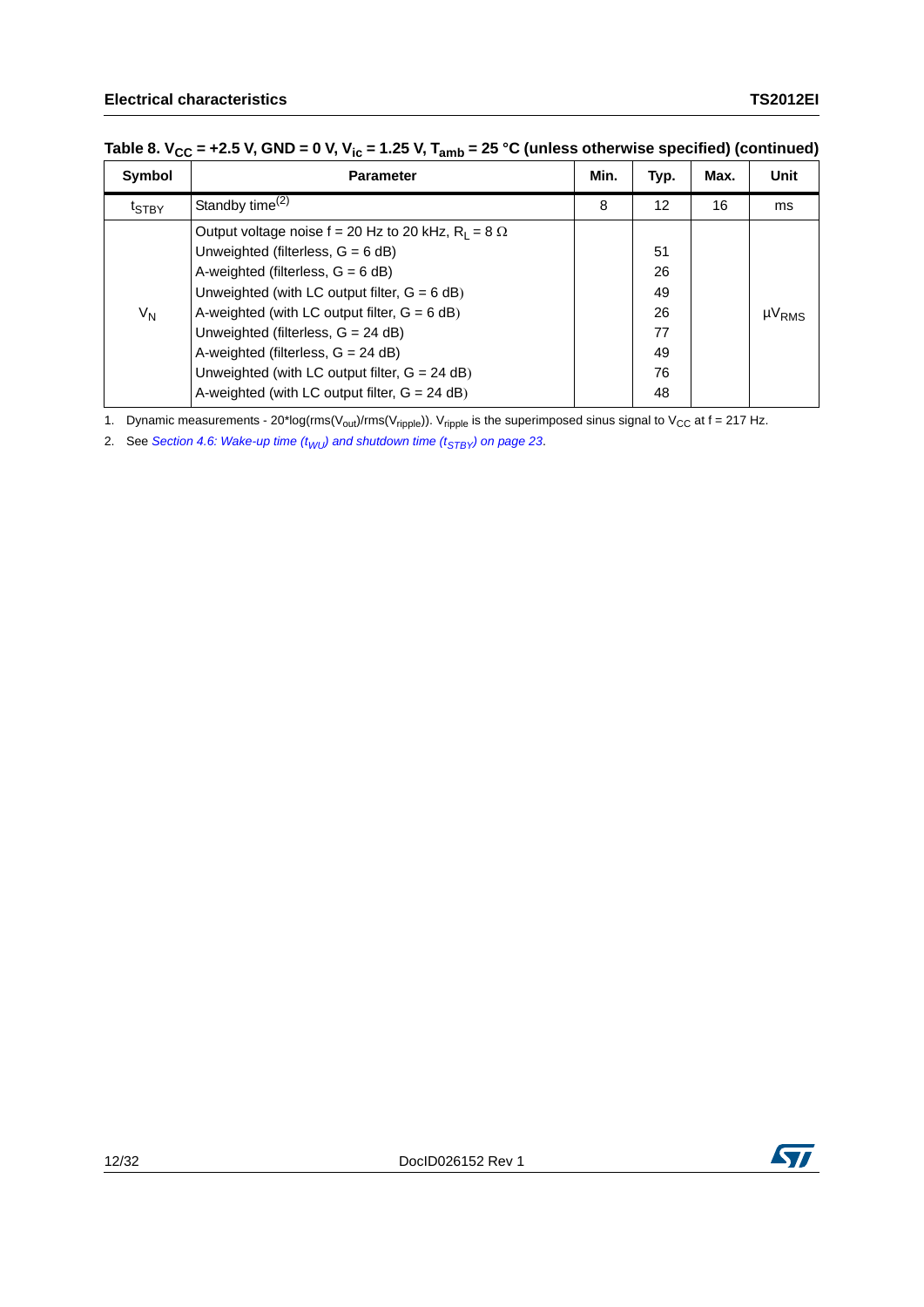### <span id="page-12-0"></span>**3.2 Electrical characteristic curves**

The graphs shown in this section use the following abbreviations.

- $R_L$ + 15 µH or 30 µH = pure resistor + very low series resistance inductor.
- Filter = LC output filter (1  $\mu$ F+ 30  $\mu$ H for 4  $\Omega$  and 0.5  $\mu$ F+15  $\mu$ H for 8  $\Omega$ ).

All measurements are done with  $C_{S1}=1 \mu F$  and  $C_{S2}=100 \text{ nF}$  (*[Figure 2](#page-12-1)*), except for the PSRR where C<sub>S1</sub> is removed (*[Figure 3](#page-13-0)*).

<span id="page-12-1"></span>

**Figure 2. Test diagram for measurements**

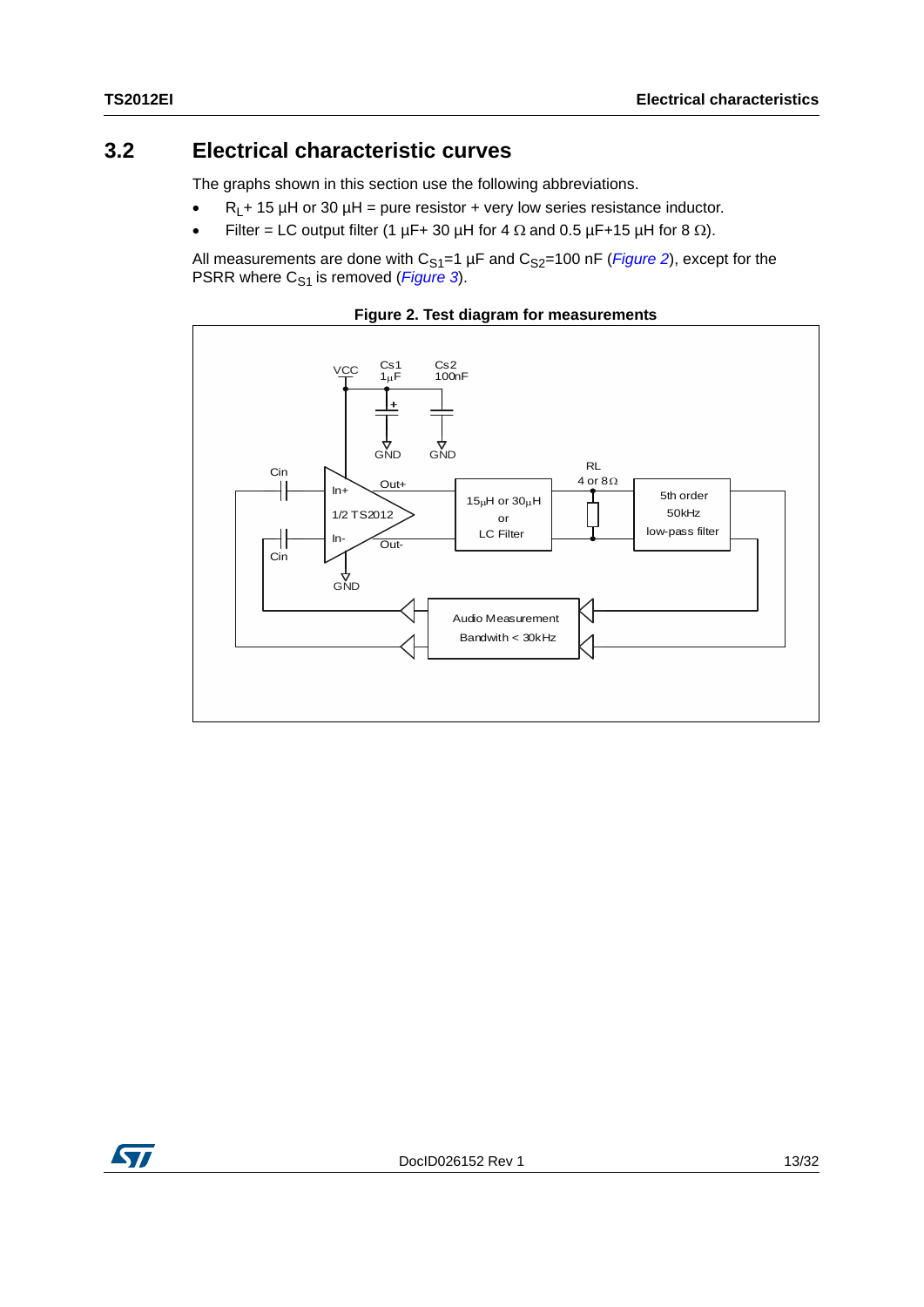<span id="page-13-0"></span>



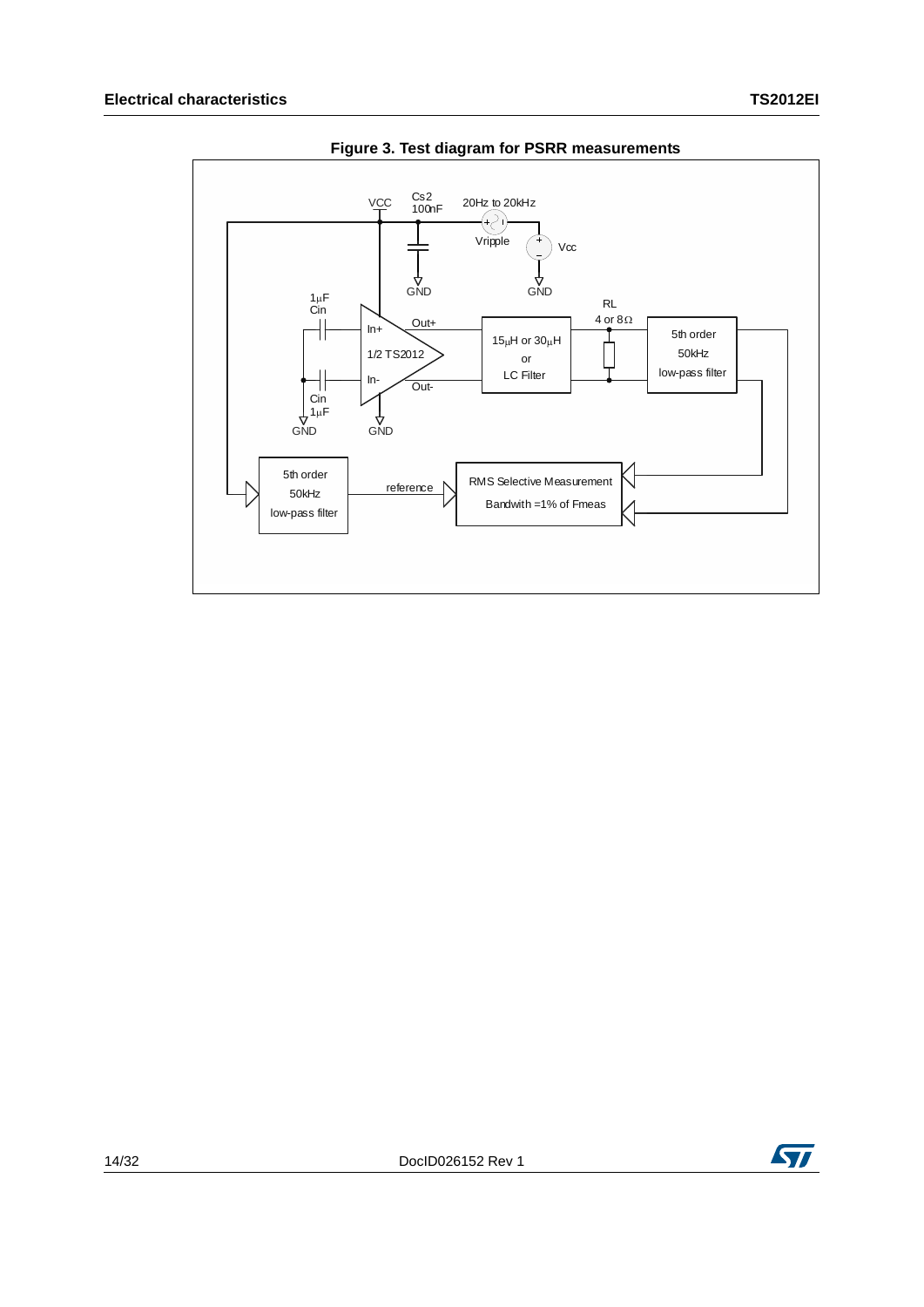#### **Figure 4. Current consumption vs. power supply voltage**



**Figure 6. Efficiency vs. output power (one channel)**



### **Figure 8. Efficiency vs. output power (one channel)**

### **Figure 9. Efficiency vs. output power (one channel)**





DocID026152 Rev 1 15/32

#### **Figure 5. Current consumption vs. standby voltage (one channel)**



**Figure 7. Efficiency vs. output power (one channel)**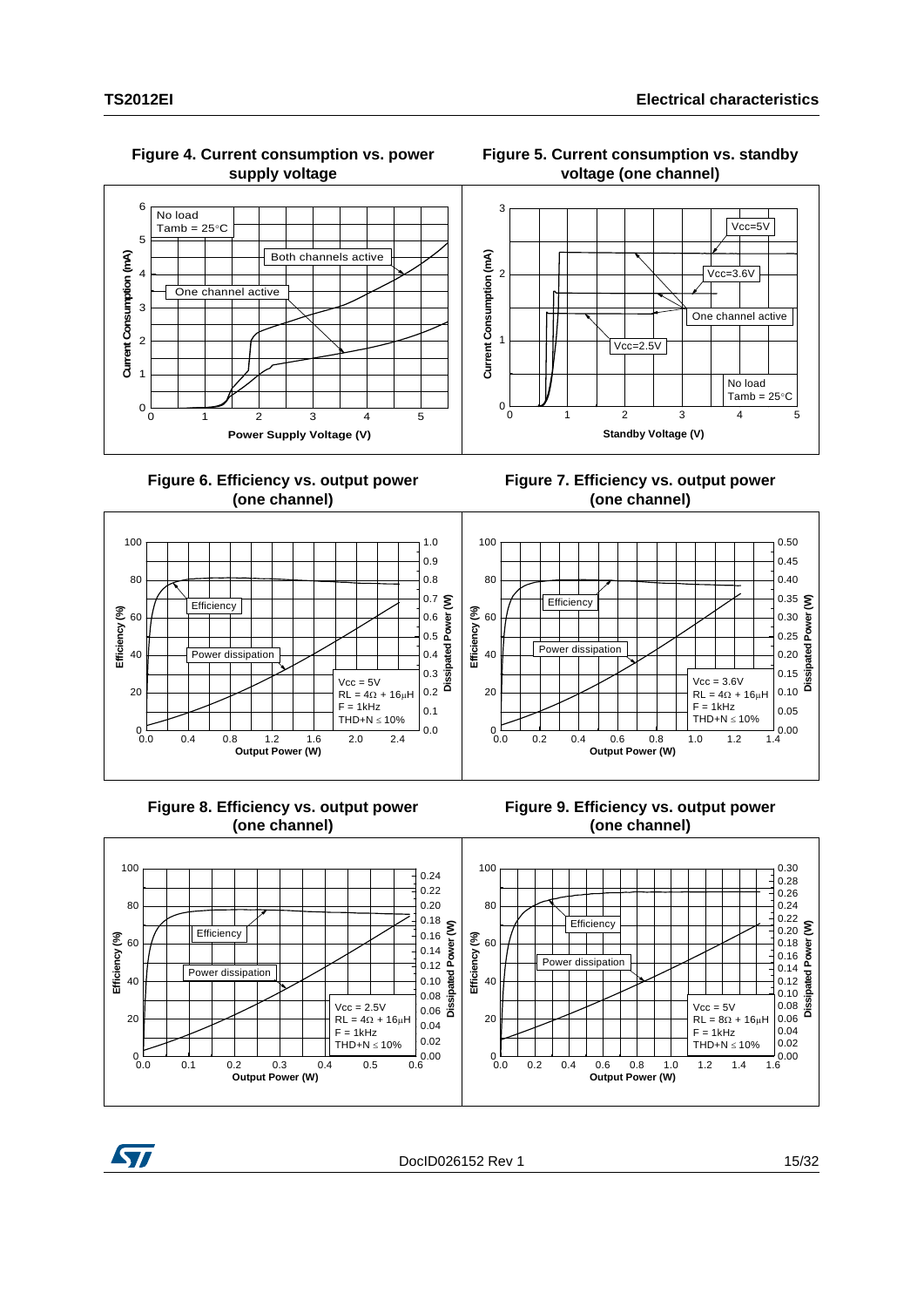

#### **Figure 11. Efficiency vs. output power (one channel)**

**Figure 12. PSRR vs. frequency Figure 13. PSRR vs. frequency**

**Figure 10. Efficiency vs. output power**





Figure 15. PSRR vs. common mode input **voltage**



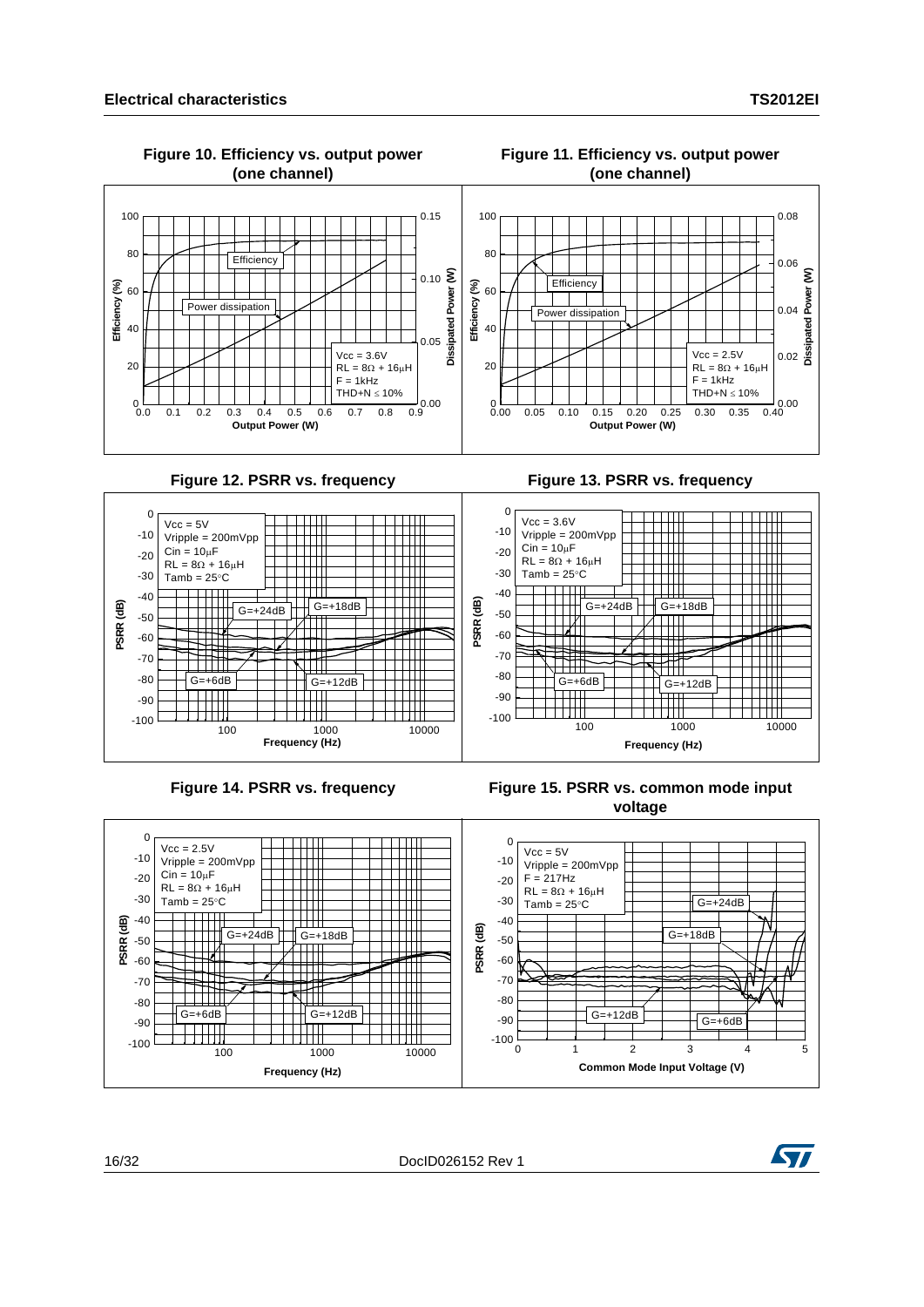

#### **Figure 16. PSRR vs. common mode input voltage**

#### **Figure 17. PSRR vs. common mode input voltage**









**Figure 20. CMRR vs. frequency Figure 21. CMRR vs. common mode input voltage**



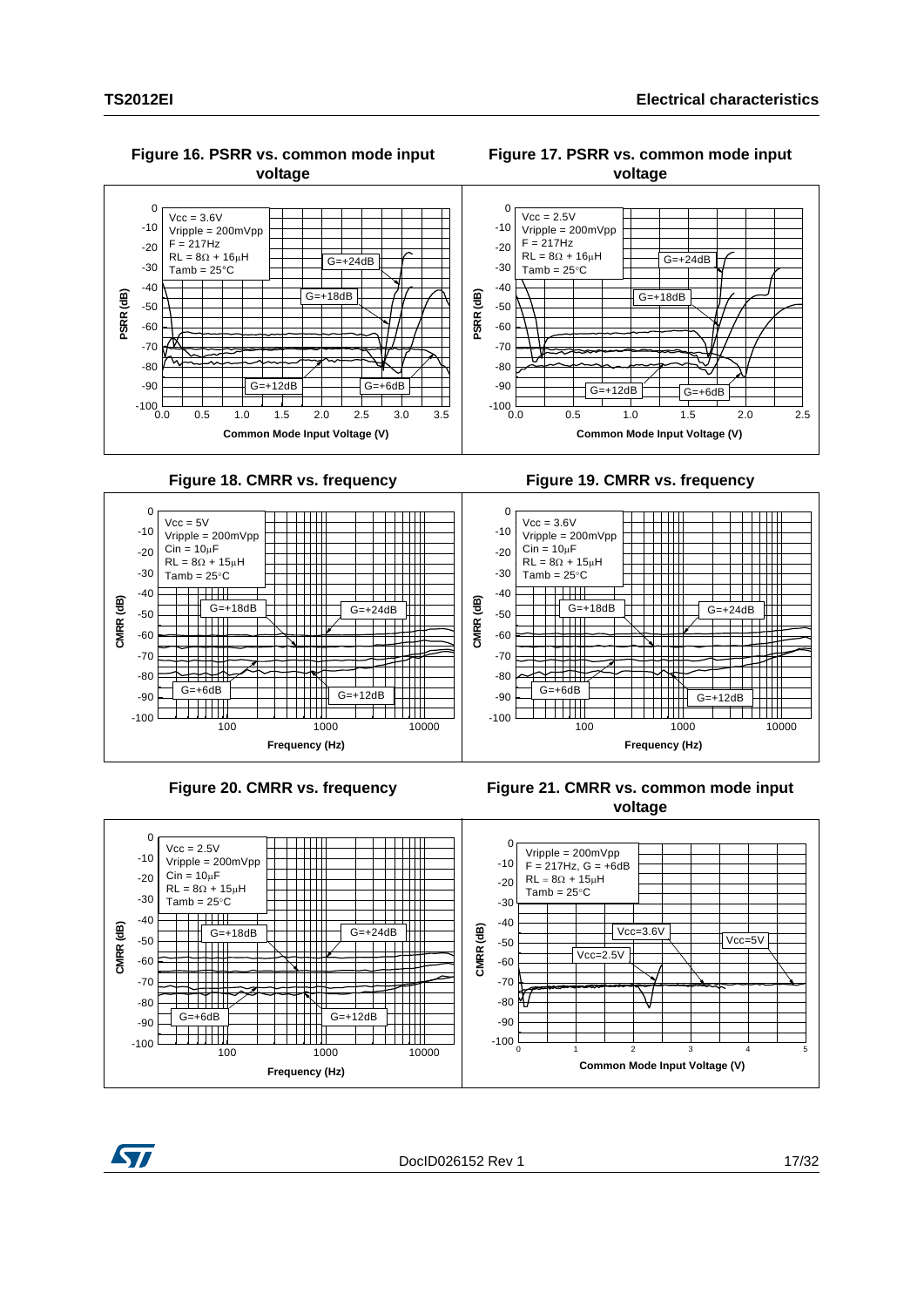Vripple = 200mVpp  $F = 217$ Hz,  $G = +12$ dB  $RL = 8\Omega + 15\mu H$ Tamb =  $25^{\circ}$ C

 $\overline{\text{Vcc}=2.5\text{V}}$ 

≍ չ

-90 -80 -70 -60 -50 -40  $-30$ -20 -10 0

**CMRR (dB)**

 $CMRR$  (dB)

 $Vcc=3.6V$ 





**Figure 25. THD+N vs. output power**

**Figure 24. CMRR vs. common mode input voltage**

**Common Mode Input Voltage (V)**



 $\sqrt{\text{Vcc}=5V}$ 





TШ

Ш



**voltage**

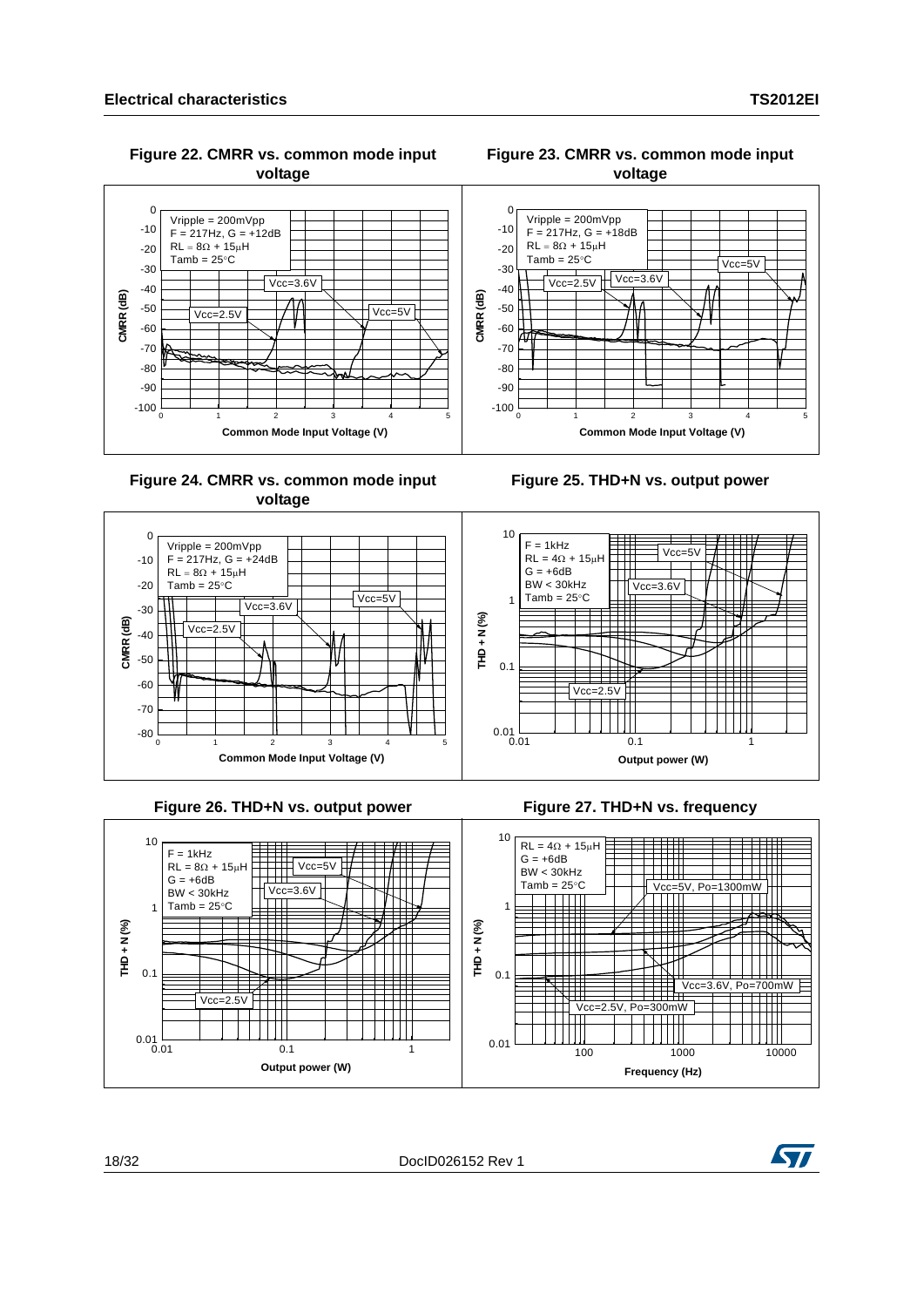

Figure 30. Crosstalk vs. frequency Figure 31. Output power vs. power supply **voltage**



**Figure 32. Output power vs. power supply voltage**

**Figure 33. Power derating curves**





DocID026152 Rev 1 19/32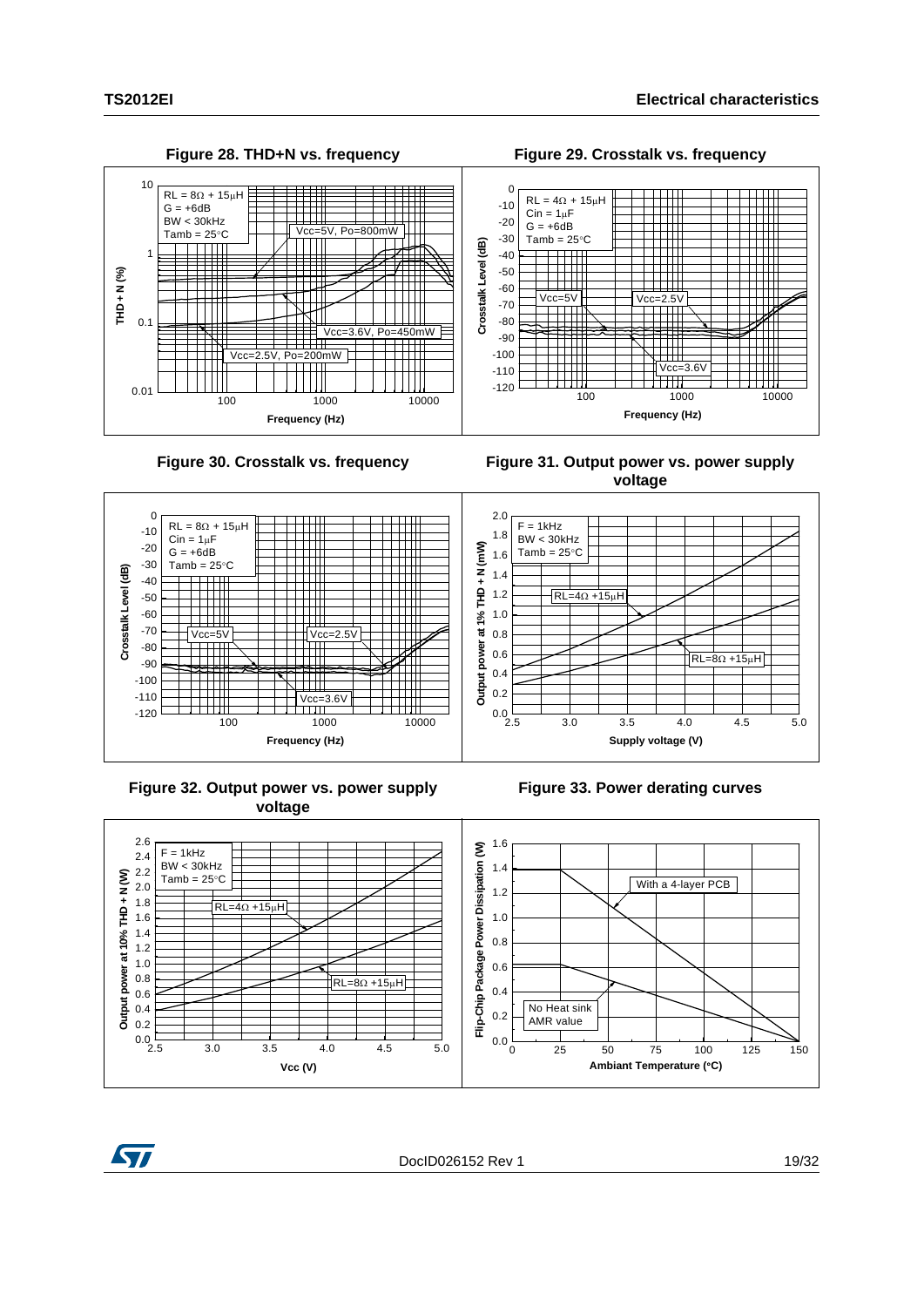### **Figure 34. Startup and shutdown phase**   $V_{CC}$  = 5 V, G = 6 dB, C<sub>in</sub> = 1 µF, inputs grounded

#### **Figure 35. Startup and shutdown phase**   $V_{CC}$  = 5 V, G = 6 dB, C<sub>in</sub> = 1 µF, V<sub>in</sub> = 2 V<sub>pp</sub>, **F = 500 Hz**



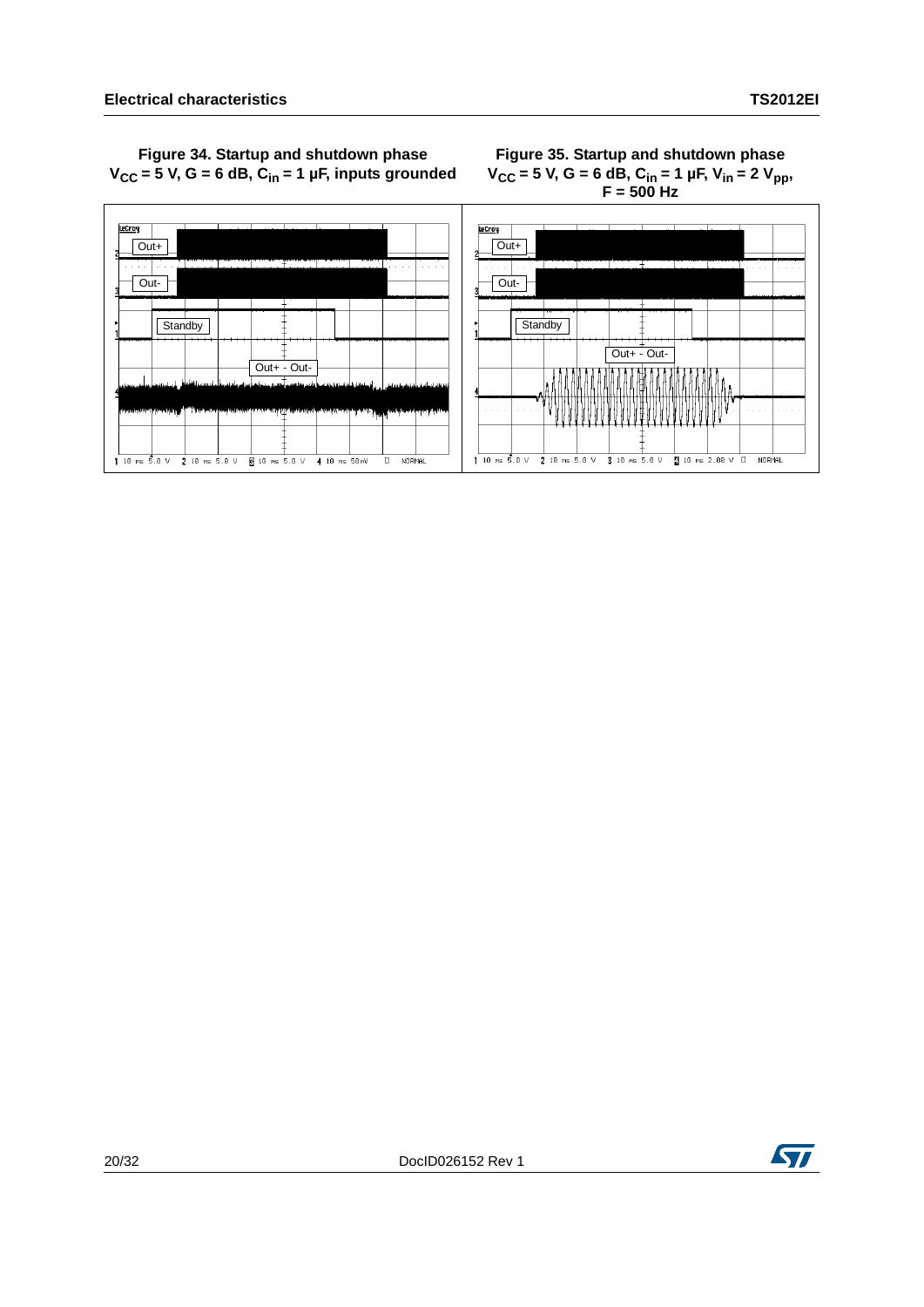## <span id="page-20-0"></span>**4 Application information**

### <span id="page-20-1"></span>**4.1 Differential configuration principle**

The TS2012EI is a monolithic fully-differential input/output class D power amplifier. The TS2012EI also includes a common-mode feedback loop that controls the output bias value to average it at  $V_{CC}/2$  for any DC common mode input voltage. This allows the device to always have a maximum output voltage swing, and by consequence, maximize the output power. Moreover, as the load is connected differentially compared with a single-ended topology, the output is four times higher for the same power supply voltage.

The **advantages** of a full-differential amplifier are:

- high PSRR (power supply rejection ratio),
- high common mode noise rejection,
- virtually zero pop without additional circuitry, giving a faster start-up time compared to conventional single-ended input amplifiers,
- easier interfacing with differential output audio DACs,
- no input coupling capacitors required thanks to the common mode feedback loop.

### <span id="page-20-2"></span>**4.2 Gain settings**

In the flat region of the frequency-response curve (no input coupling capacitor or internal feedback loop + load effect), the differential gain can be set to 6, 12 18, or 24 dB, depending on the logic level of the G0 and G1 pins, as shown in *[Table 9](#page-20-4)*.

<span id="page-20-4"></span>

|    |                | rapio or Sam comingo with Solaria St. pino |            |
|----|----------------|--------------------------------------------|------------|
| G1 | G <sub>0</sub> | Gain (dB)                                  | Gain (V/V) |
|    |                |                                            |            |
|    |                | 12                                         |            |
|    |                | 18                                         |            |
|    |                | 24                                         | 16         |

**Table 9. Gain settings with G0 and G1 pins**

*Note:* Between pins G0, G1 and GND there is an internal 300 k $\Omega$  (+/-20%) resistor. When the pins *are floating, the gain is 6 dB. In full standby (left and right channels OFF), these resistors are disconnected (HiZ input).*

## <span id="page-20-3"></span>**4.3 Common mode feedback loop limitations**

As explained previously, the common mode feedback loop allows the output DC bias voltage to be averaged at  $V_{\rm CC}/2$  for any DC common mode bias input voltage.

Due to the Vic limitation of the input stage (see *[Table 3: Operating conditions on page 4](#page-3-0)*), the common mode feedback loop can fulfill its role only within the defined range.

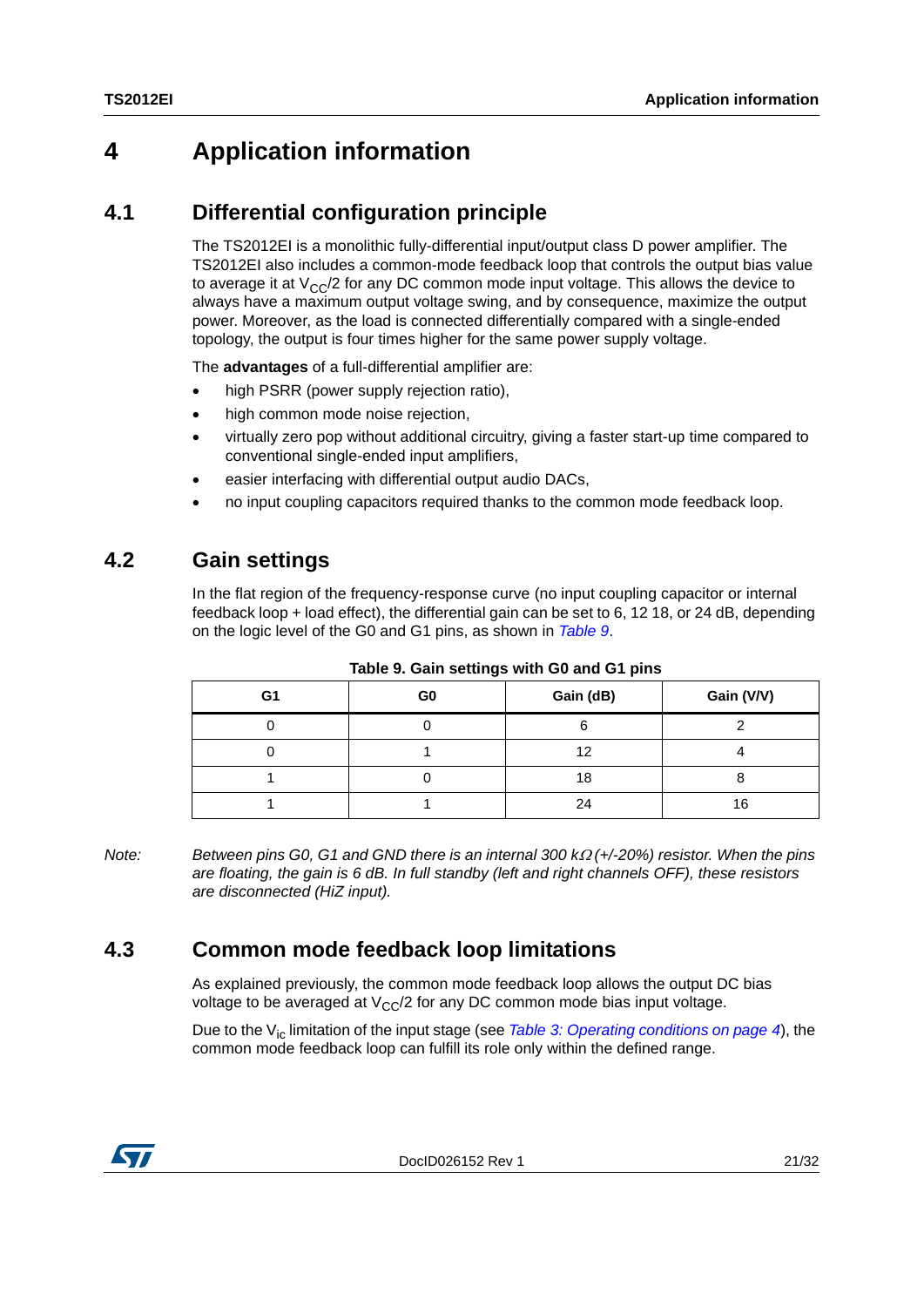<span id="page-21-0"></span>If a low frequency bandwidth limitation is required, it is possible to use input coupling capacitors. In the low-frequency region, the input coupling capacitor  $C_{in}$  starts to have an effect.  $C_{in}$  forms, with the input impedance  $Z_{in}$ , a first order high-pass filter with a -3 dB cutoff frequency (see *[Table 6](#page-6-2)* to *[Table 8](#page-10-0)*).

$$
F_{CL} = \frac{1}{2 \cdot \pi \cdot Z_{in} \cdot C_{in}}
$$

So, for a desired cut-off frequency  $F_{CL}$ ,  $C_{in}$  is calculated as follows.

$$
C_{in} = \frac{1}{2 \cdot \pi \cdot Z_{in} \cdot F_{CL}}
$$

with F<sub>CL</sub> in Hz,  $Z_{in}$  in  $\Omega$  and  $C_{in}$  in F.

The input impedance  $Z_{in}$  is for the whole power supply voltage range and it changes with the gain setting. There is also a tolerance around the typical values (see *[Table 6](#page-6-2)* to *[Table 8](#page-10-0)*).



**Figure 36. Cut-off frequency vs. input capacitor**

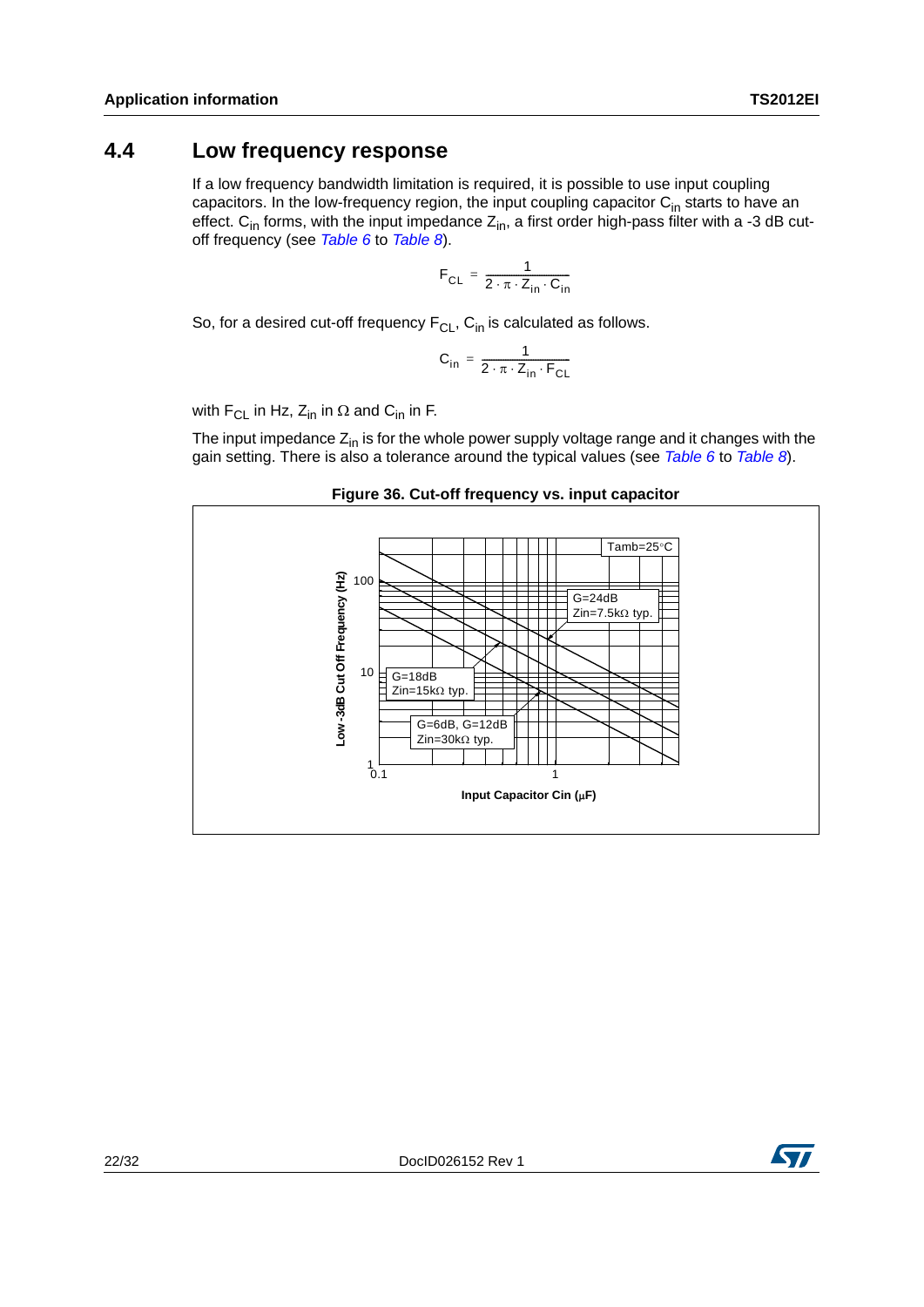### <span id="page-22-0"></span>**4.5 Decoupling of the circuit**

Power supply capacitors, referred to as  $C_{S1}$  and  $C_{S2}$ , are needed to correctly bypass the TS2012EI.

The TS2012EI has a typical switching frequency of 280 kHz and an output fall and rise time of approximately 5 ns. Due to these very fast transients, careful decoupling is mandatory.

A 1  $\mu$ F ceramic capacitor (C<sub>S1</sub>) between PVCC and PGND and one additional ceramic capacitor 0.1  $\mu$ F (C<sub>S2</sub>) are enough. A 1  $\mu$ F capacitor must be located as close as possible to the device PVCC pin in order to avoid any extra parasitic inductance or resistance created by a long track wire. Parasitic loop inductance, in relation with di/dt, introduces overvoltage that decreases the global efficiency of the device and may cause, if this parasitic inductance is too high, a breakdown of the TS2012EI. For filtering low-frequency noise signals on the power line, you can use a  $C_{S1}$  capacitor of 4.7  $\mu$ F or more.

In addition, even if a ceramic capacitor has an adequate high frequency ESR (equivalent series resistance) value, its current capability is also important. A size of 0603 is a good compromise, particularly when a 4  $\Omega$  load is used.

Another important parameter is the rated voltage of the capacitor. A 1  $\mu$ F/6.3 V capacitor used at 5 V, loses about 50% of its value. With a power supply voltage of 5 V, the decoupling value, instead of 1 µF, could be reduced to 0.5 µF. As  $C<sub>S</sub>$  has particular influence on the THD+N in the medium-to-high frequency region, this capacitor variation becomes decisive. In addition, less decoupling means higher overshoots, which can be problematic if they reach the power supply AMR value (6 V).

## <span id="page-22-1"></span>**4.6** Wake-up time (t<sub>WU</sub>) and shutdown time (t<sub>STBY</sub>)

During the wake-up sequence when the standby is released to set the device ON, there is a delay. The wake-up sequence of the TS2012EI consists of two phases. During the first phase  $t_{WU-A}$ , a digitally-generated delay, mutes the outputs. Then, the gain increasing phase  $t_{WU-A}$  begins. The gain increases smoothly from the mute state to the preset gain selected by the digital pins G0 and G1. This startup sequence avoids any pop noise during startup of the amplifier. Refer to *[Figure 37: Wake-up phase](#page-23-0)*

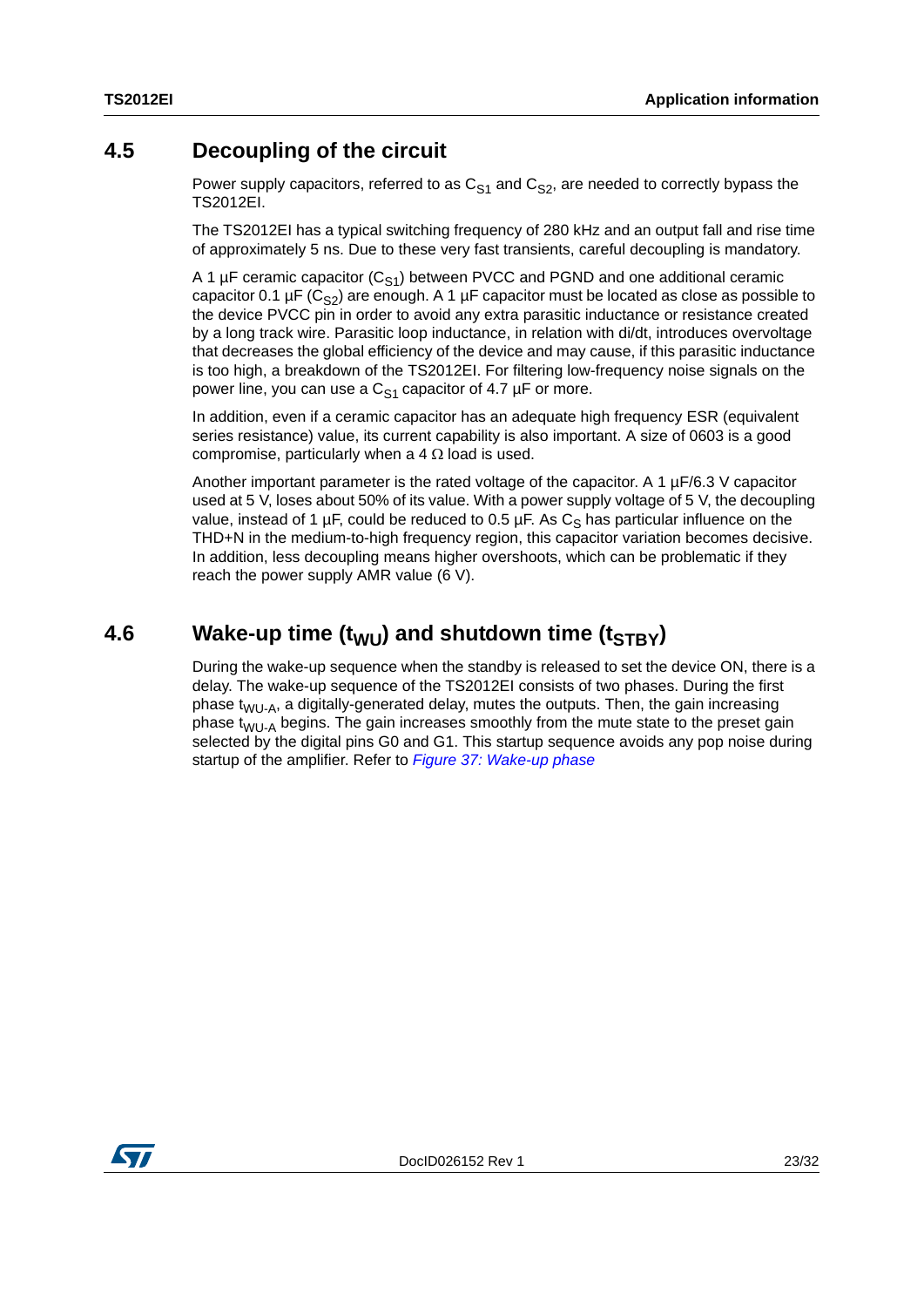<span id="page-23-0"></span>

When the standby command is set, the time required to set the output stage to high impedance and to put the internal circuitry in shutdown mode is called the standby time. This time is used to decrease the gain from its nominal value set by the digital pins G0 and G1 to mute and avoid any pop noise during shutdown. The gain decreases smoothly until the outputs are muted (*[Figure 38](#page-23-1)*).

<span id="page-23-1"></span>

**Figure 38. Shutdown phase**

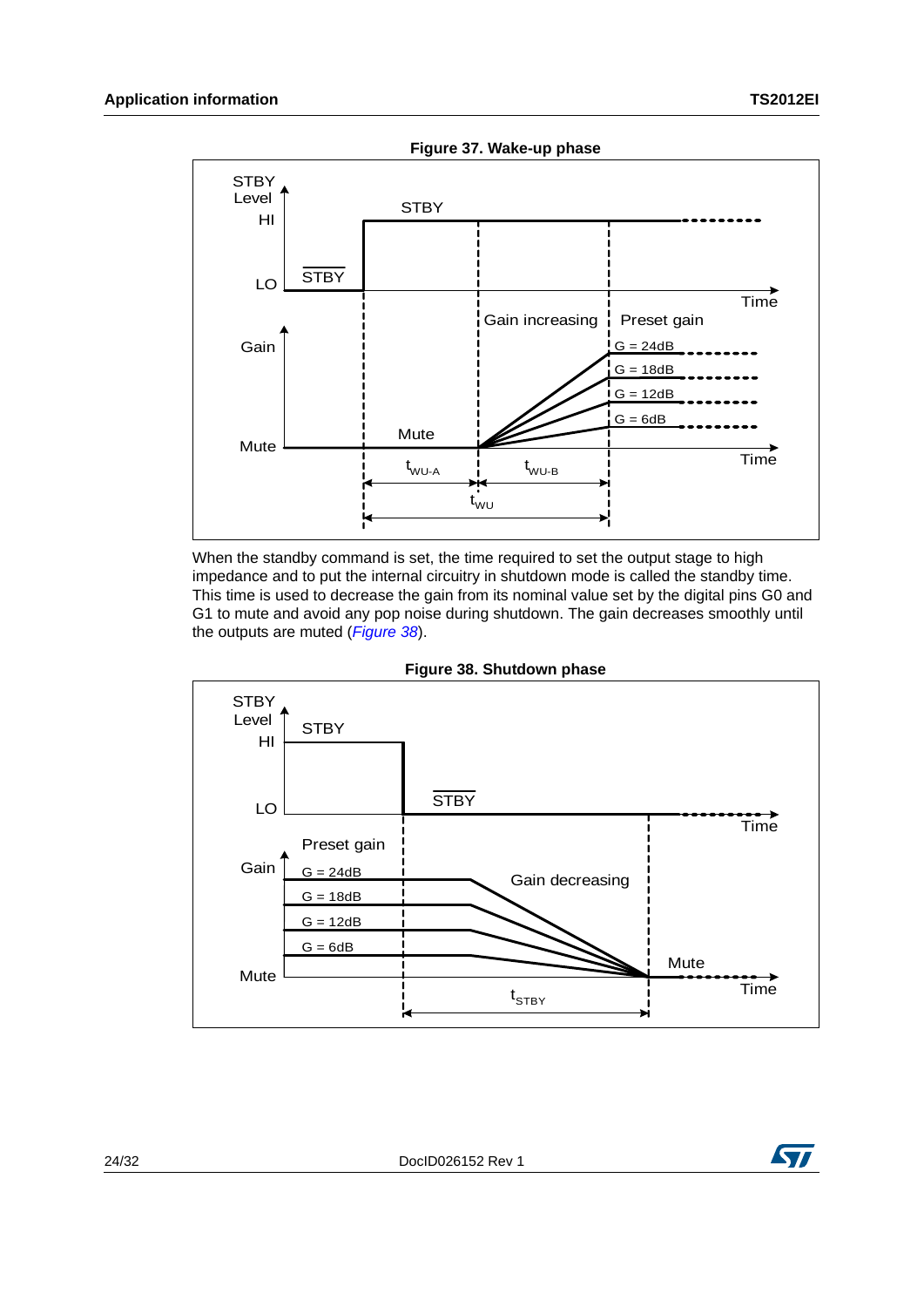### <span id="page-24-0"></span>**4.7 Consumption in shutdown mode**

Between the shutdown pin and GND there is an internal 300 k $\Omega$  (+-/20%) resistor. This resistor forces the TS2012EI to be in shutdown when the shutdown input is left floating.

However, this resistor also introduces additional shutdown power consumption if the shutdown pin voltage is not at 0 V.

With a 0.4 V shutdown voltage pin for example, you must add 0.4 V/300 k $\Omega$  = 1.3 µA typical (0.4 V/240 k $\Omega$  = 1.66 µA maximum) for each shutdown pin to the standby current specified in *[Table 6](#page-6-2)* to *[Table 8](#page-10-0)*. Of course, this current will be provided by the external control device for the standby pins.

### <span id="page-24-1"></span>**4.8 Single-ended input configuration**

It is possible to use the TS2012EI in a single-ended input configuration. However, input coupling capacitors are mandatory in this configuration. *[Figure 39](#page-24-2)* shows a typical singleended input application.

<span id="page-24-2"></span>

**Figure 39. Typical application for single-ended input configuration**

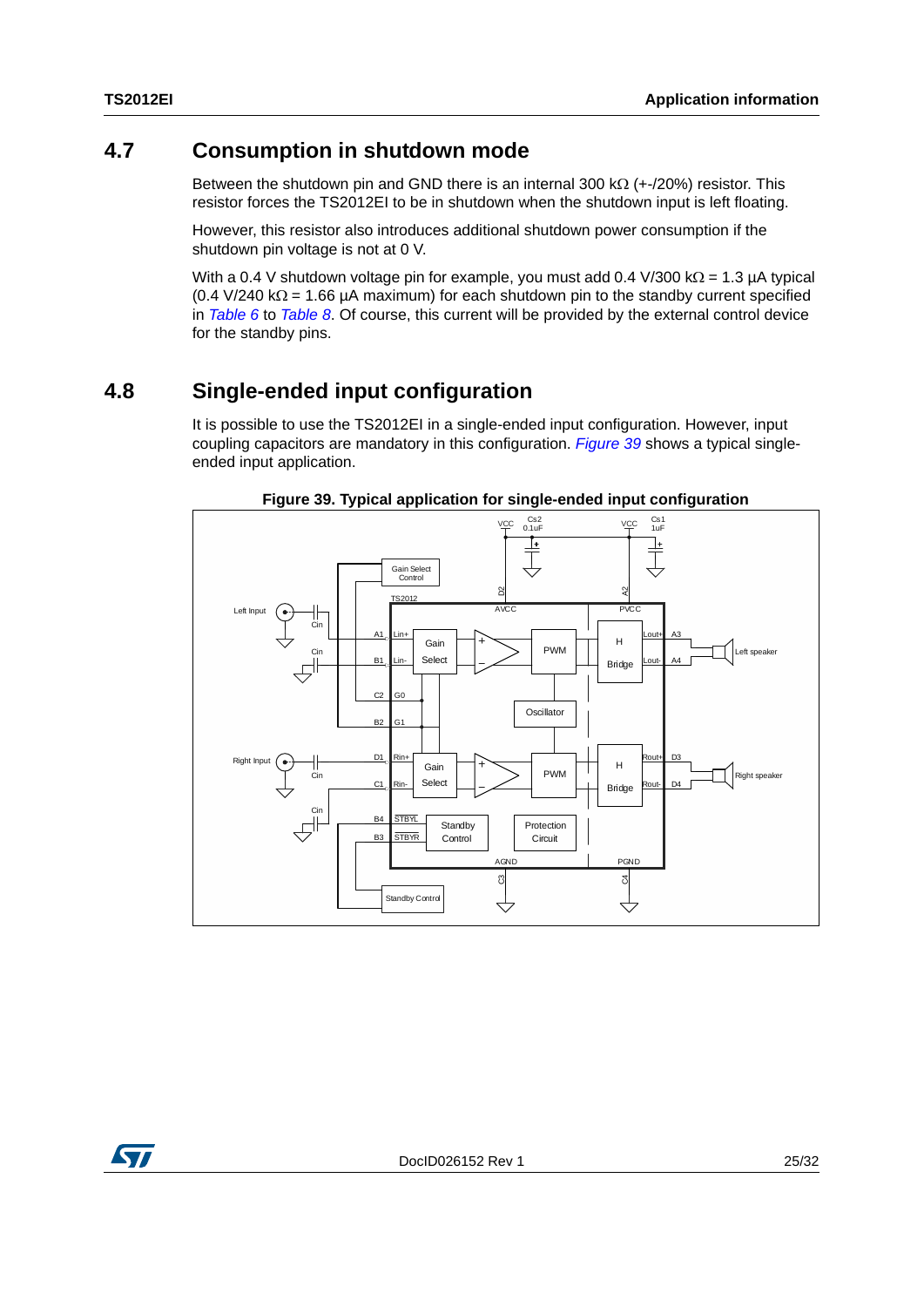### <span id="page-25-0"></span>**4.9 Output filter considerations**

The TS2012EI is designed to operate without an output filter. However, due to very sharp transients on the TS2012EI output, EMI-radiated emissions may cause some standard compliance issues.

These EMI standard compliance issues can appear if the distance between the TS2012EI outputs and loudspeaker terminal are long (typically more than 50 mm, or 100 mm in both directions, to the speaker terminals). Because the PCB layout and internal equipment device are different for each configuration, it is difficult to provide a one-size-fits-all solution.

However, to decrease the probability of EMI issues, there are several simple rules to follow.

- Reduce, as much as possible, the distance between the TS2012EI output pins and the speaker terminals.
- Use a ground plane to "shield" sensitive wires.
- Place, as close as possible to the TS2012EI and in series with each output, a ferrite bead with a rated current of at least 2.5 A and an impedance greater than 50  $\Omega$  at frequencies above 30 MHz. If, after testing, these ferrite beads are not necessary, replace them by a short-circuit.
- Allow extra footprint to place, if necessary, a capacitor to short perturbations to ground (*[Figure 40](#page-25-2)*).

<span id="page-25-2"></span>

#### **Figure 40. Ferrite chip bead placement**

In the case where the distance between the TS2012EI output and the speaker terminals is too long, it is possible to have low frequency EMI issues due to the fact that the typical operating frequency is 280 kHz. In this configuration, it is necessary to use the output filter represented in *[Figure 1 on page 5](#page-4-1)* as close as possible to the TS2012EI.

### <span id="page-25-1"></span>**4.10 Short-circuit protection**

The TS2012EI includes output short-circuit protection. This protection prevents the device from being damaged in case of fault conditions on the amplifier outputs.

When a channel is in operating mode and a short-circuit occurs between two outputs of the channel or between an output and ground, the short-circuit protection detects this situation and puts the appropriate channel into standby. To put the channel back into operating mode, it is necessary to put the channel's standby pin to logical LO, and then back again to logical HI and wake up the channel.

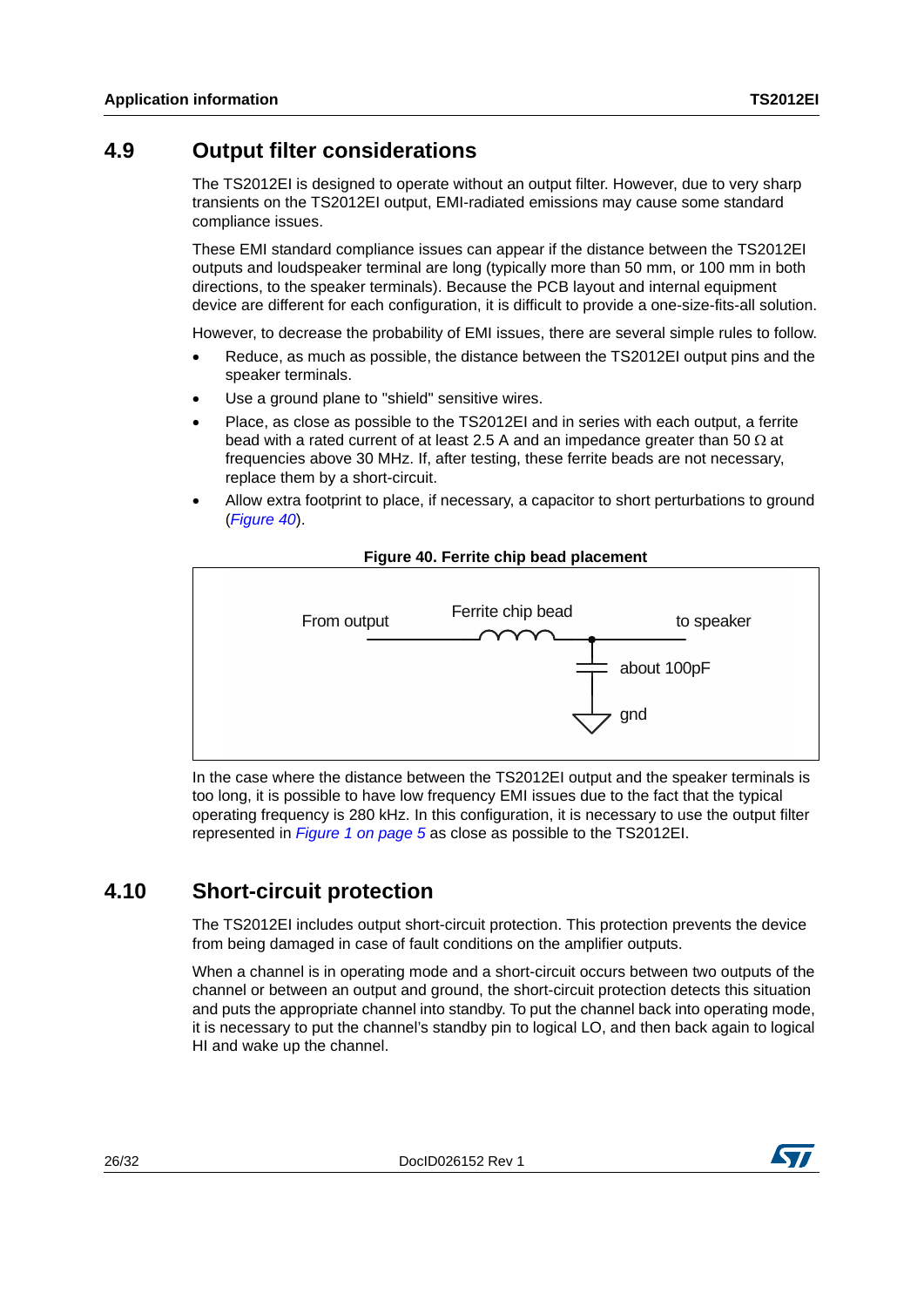### <span id="page-26-0"></span>**4.11 Thermal shutdown**

The TS2012EI device has an internal thermal shutdown protection in the event of extreme temperatures to protect the device from overheating. Thermal shutdown is active when the device reaches 150° C. When the temperature decreases to safe levels, the circuit switches back to normal operation.

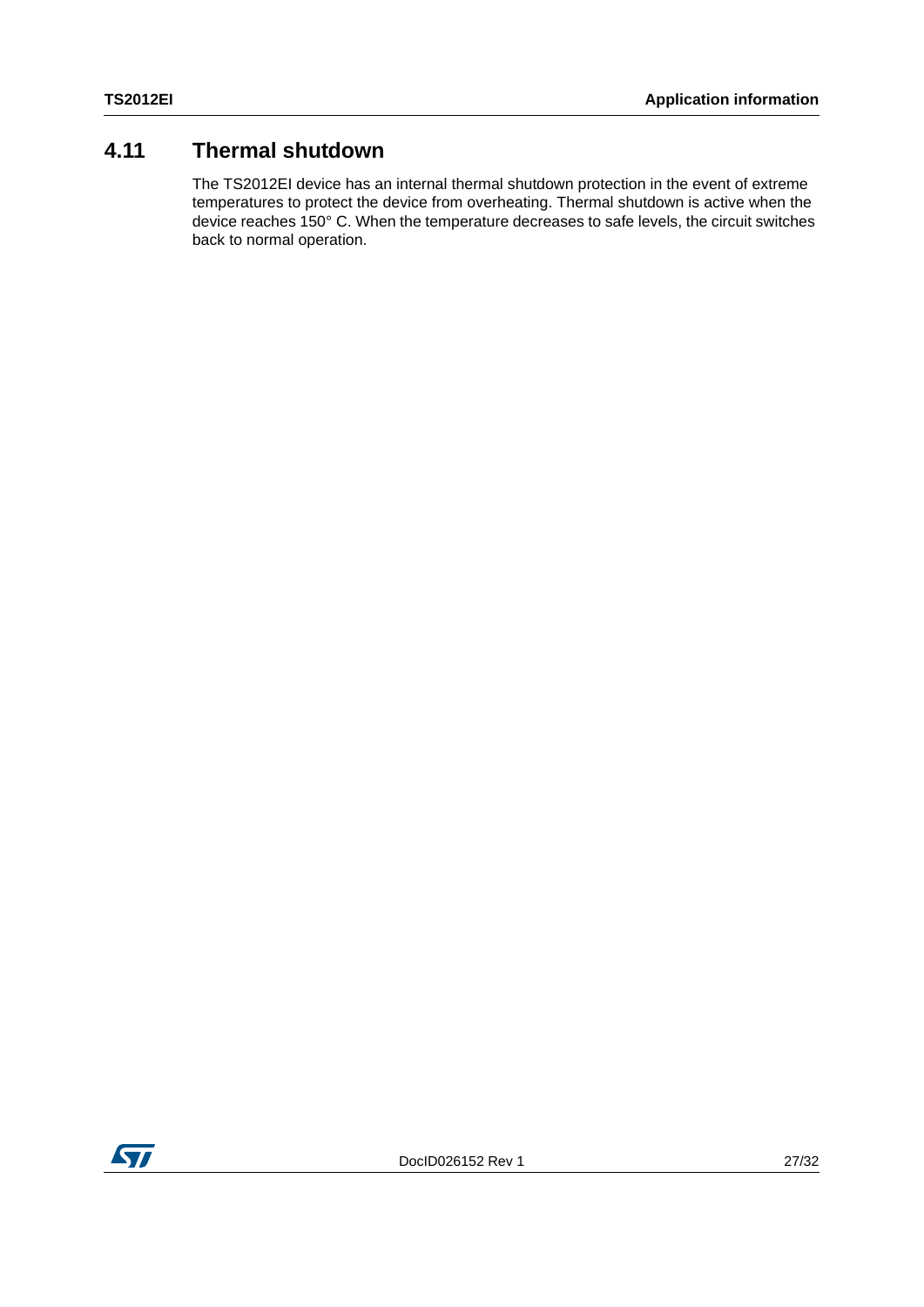## <span id="page-27-0"></span>**5 Package information**

In order to meet environmental requirements, ST offers these devices in different grades of ECOPACK® packages, depending on their level of environmental compliance. ECOPACK® specifications, grade definitions and product status are available at: *[www.st.com](http://www.st.com)*. ECOPACK® is an ST trademark.





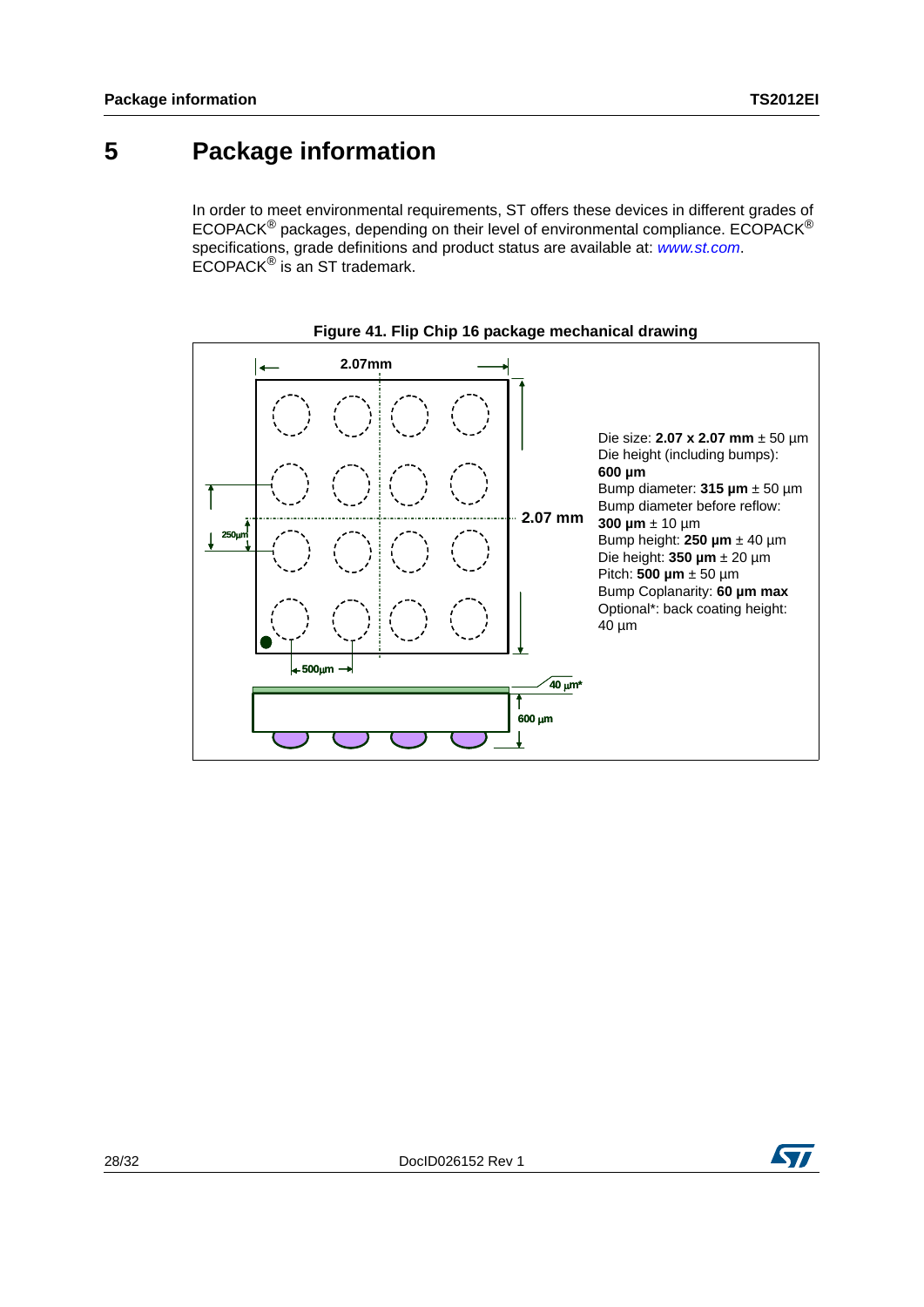

### **Figure 43. Marking (top view)**

|  | E<br>KO X | ST Logo<br>٠<br>Symbol for lead-free: E<br>٠<br>Two first product codes: K0<br>٠<br>Third X: assembly line plant code<br>$\bullet$<br>Three-digit date code: Y for year - WW for<br>٠<br>week<br>The dot indicates pin A1<br>٠ |
|--|-----------|--------------------------------------------------------------------------------------------------------------------------------------------------------------------------------------------------------------------------------|
|--|-----------|--------------------------------------------------------------------------------------------------------------------------------------------------------------------------------------------------------------------------------|

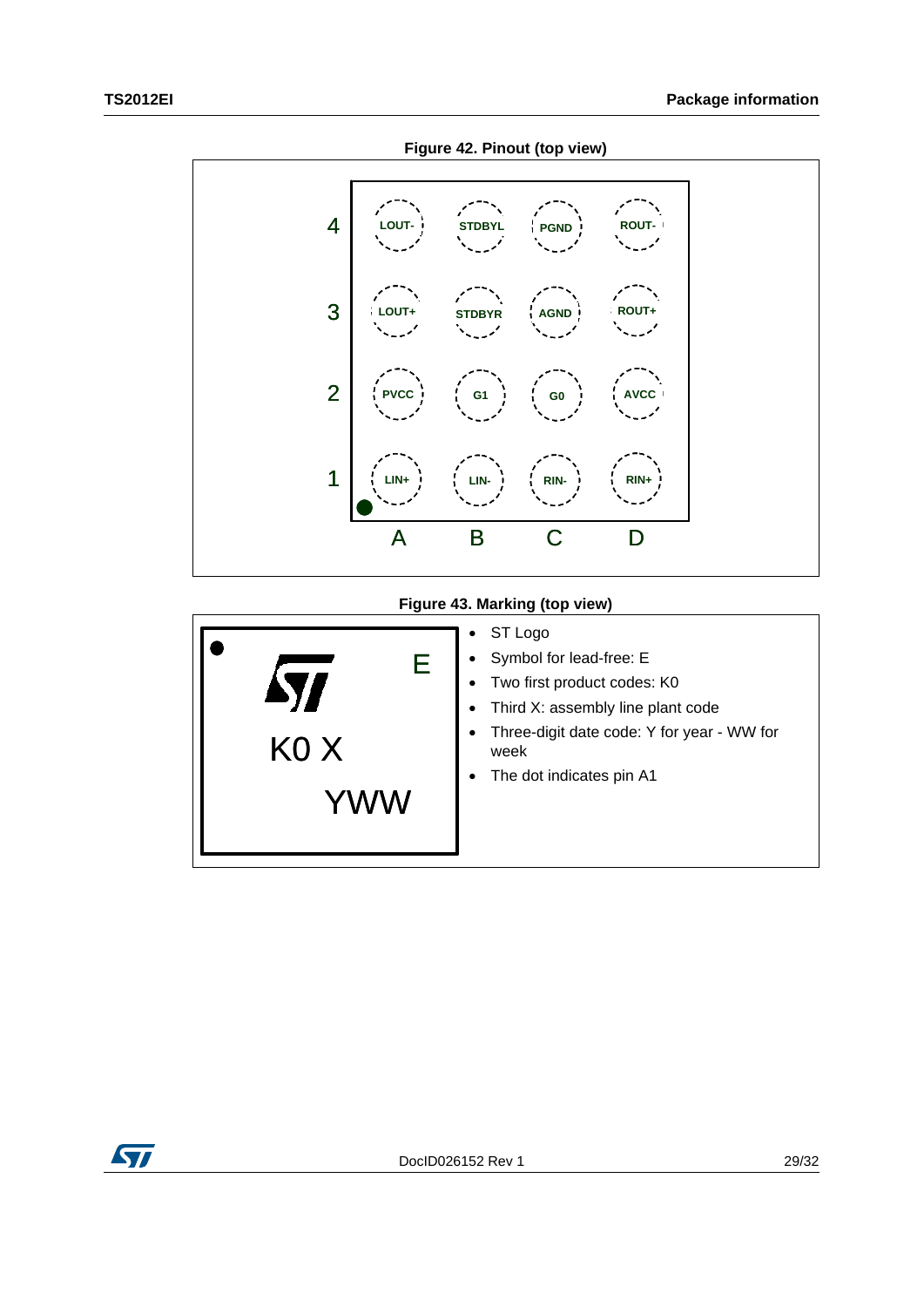

**Figure 45. Recommended footprint**



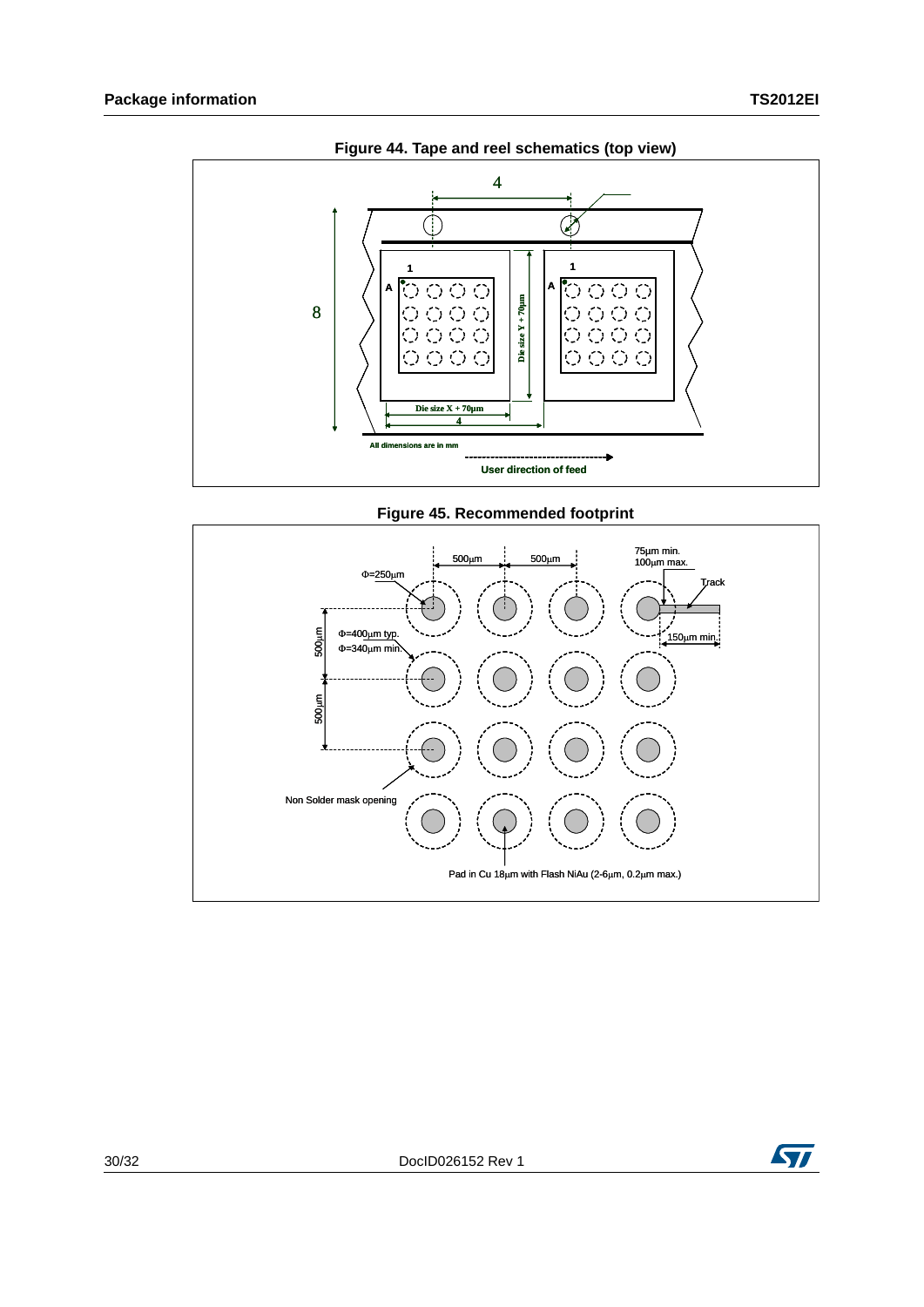# <span id="page-30-0"></span>**6 Revision history**

| Table 10. Document revision history |  |  |  |  |
|-------------------------------------|--|--|--|--|
|-------------------------------------|--|--|--|--|

| Date        | <b>Revision</b> | <b>Changes</b>   |
|-------------|-----------------|------------------|
| 01-Apr-2014 |                 | Initial release. |